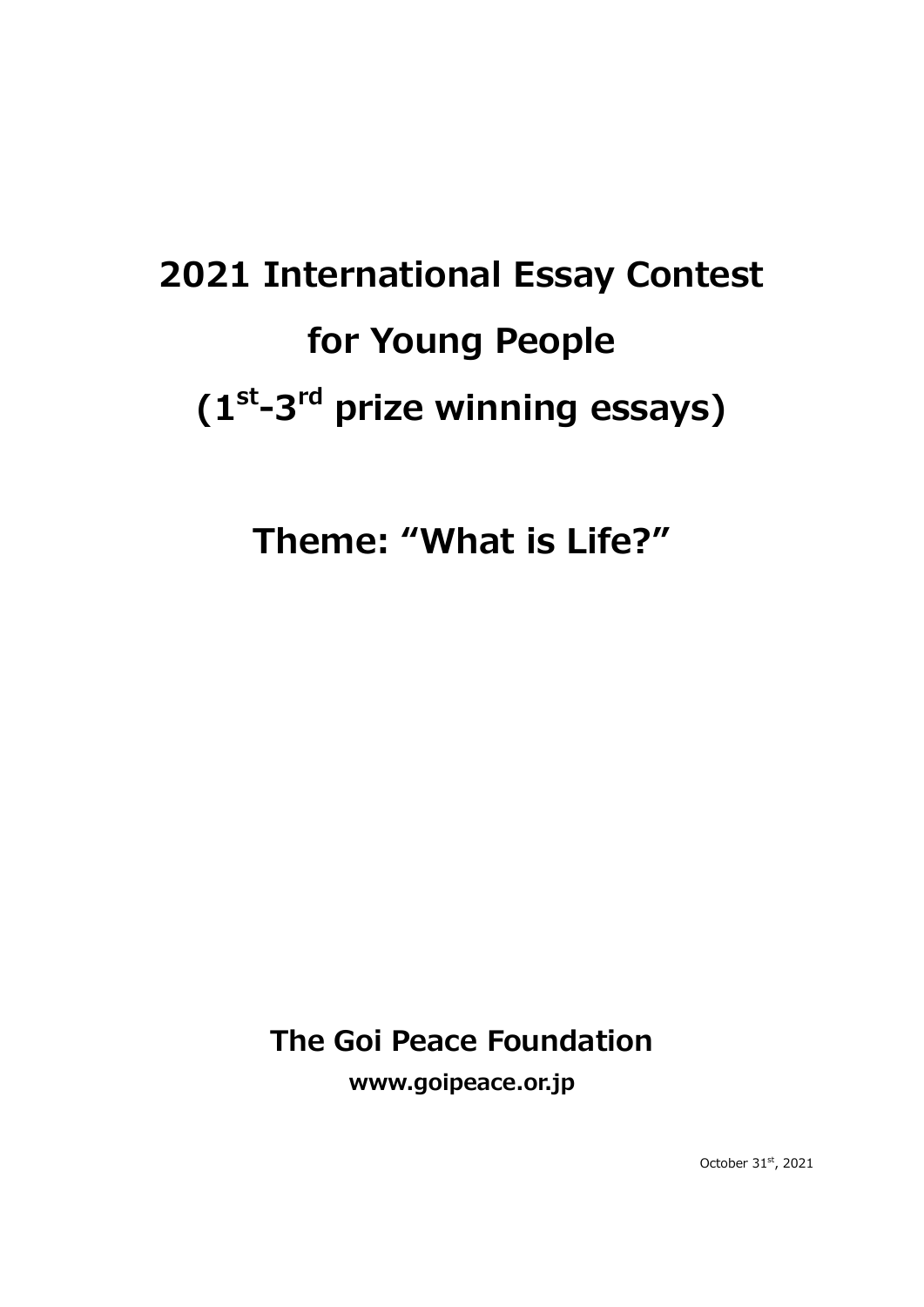# **2021 International Essay Contest for Young People List of Winners**

Theme: "What is Life?"

No. of participating countries: 161

No. of entries: 28,217 (Children's category: 7,670 / Youth category: 20,547)

\*All ages are as of June 15, 2021.

# **1st Prize**

## **Children's category (1 entrant)**

 *Life is Final* Vivaan Kathuria (Age 9, India)

# **2nd Prize**

#### **Children's category (3 entrants)**

- *Life Is True Happiness* Citra Karuna (Age 8, Malaysia)
- *What Is Life?* Ryoya Nakayama (Age 12, Japan)
- *THE UNIQUE PIECES IN OUR MOSAICS* Clara Sima Agharazii (Age 14, Canada)

# **3rd Prize**

# **Children's category (5 entrants)**

- *Dazzling Light* Hikari Tsukamoto (Age 11, Japan)
	- *Fire of life* Lara Stancheva (Age 11, North Macedonia)

# **Youth category (1 entrant)**

 *Learning from the land: What is life and how to live* Ha Bich Dong (Age 24, Vietnam <Living in Canada>)

# **Youth category (3 entrants)**

- *The True Science of Life* Hetian Xu (Age 16, U.S.A.)
- *What Sustains Life* Ayaka Hasegawa (Age 17, Japan)
- **•** *The Gift* Laura Silva Bertoqui (Age 19, Brazil)

# **Youth category (5 entrants)**

- *What Is Life?* Yu Nitanda (Age 16, Japan)
- *The Metamorphosis of a Caterpillar* Dan Joseph Talle Dillo (Age 17, Philippines)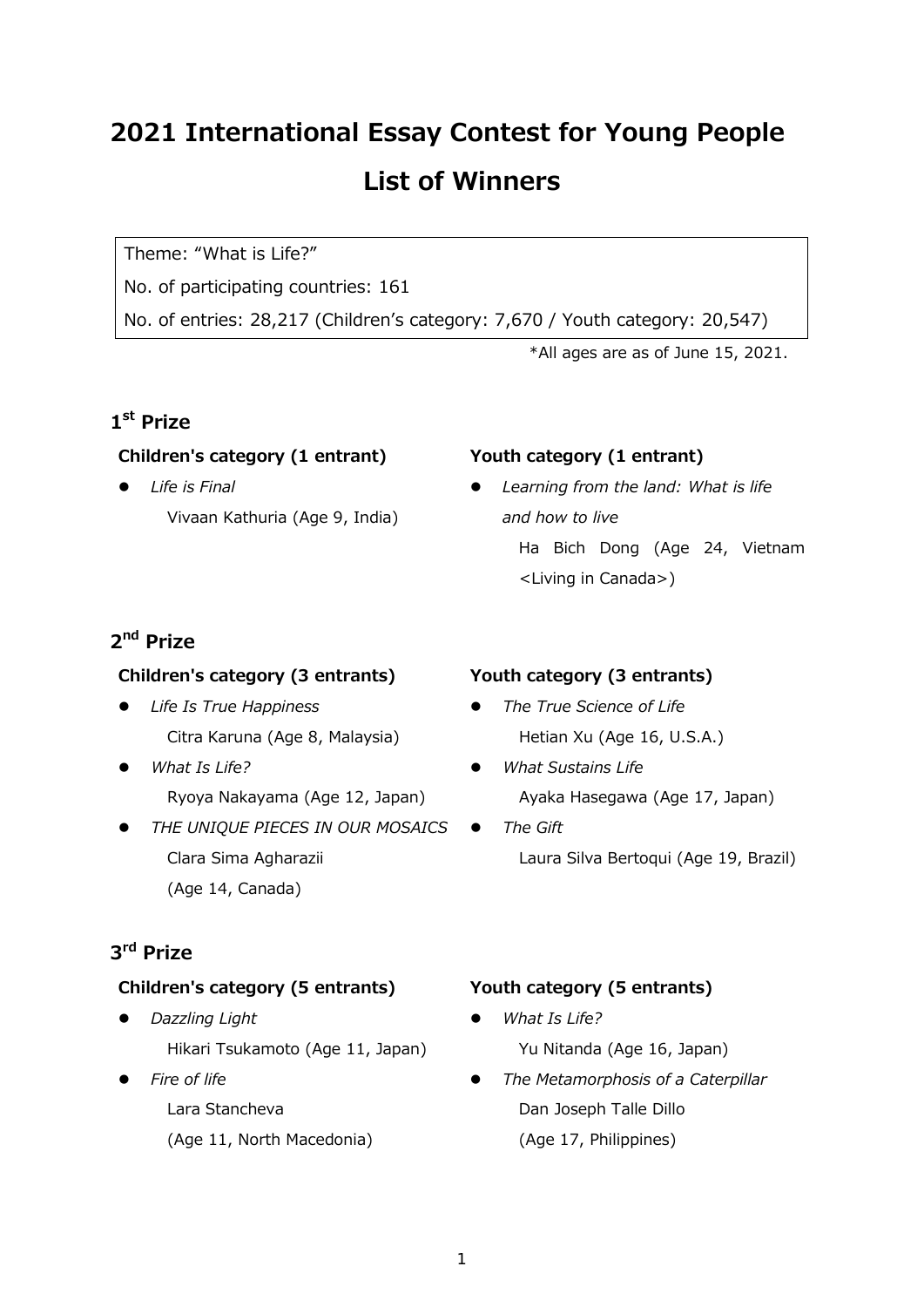- *My Grandma's Life* Riria Yumoto (Age 12, Japan)
- *What Is Life?* Saisha Maya Tappoo (Age 12, Fiji)
	- *Live to Give* Mahashri Ranjith Kumar (Age 13, India)
- *What is Life* Nethmi Ishara Fernando (Age 18, Sri Lanka)
- *Having a Reason of Happily Dying* Prince Bishogo Bashangezi (Age 20, Democratic Repulic of the Congo <Living in Eswatini>)
- *The Life* Tecil Puzhimel Jinu (Age 21, U.A.E. <Living in India>)

# **Honorable Mention**

## **Children's category (25 entrants)**

- Maria Chernuch (Age 10, Russia)
- Sana Nagata (Age 10, Japan)
- Aoi Tsukahara (Age 12, Japan)
- Fathimath Saara Nazeer (Age 12, Maldives)
- Grace Mathews (Age 12, India)
- Hinata Hirayama (Age 12, Japan)
- Paridhi Verma (Age 12, India)
- Riku Wada (Age 12, Japan)
- Ahmed Muhannad Madhy (Age 13, Iraq)
- Kokoro Motoishi (Age 13, Japan)
- **•** Odey Victoria Ogwihi (Age 13, Nigeria)
- Riko Shindo (Age 13, Japan)
- Aoi Futamura (Age 14, Japan)
- Aubrey Joelle Jackson (Age 14, U.S.A.)
- Celine Leung (Age 14, U.S.A.)
- **•** David Oluwatobi Oladejo (Age 14, Nigeria)
- Harpita Pandian (Age 14, India)
- Karen Mochizuki (Age 14, Japan)
- Konoha Hirano (Age 14, Japan)

# **Youth category (25 entrants)**

- Anna Andreevna Stopyra (Age 15, Cyprus)
- Mai Jahad Sha'ban (Age 15, Syria)
- Nanako Tanabata (Age 15, Japan)
- Hirona Kishioka (Age 16, Japan)
- **•** Mohamed Luth Ibrahim Ziyau (Age 16, Maldives)
- Walid Mohamed Lakdari (Age 16, Morocco)
- Ho Chau Giang (Age 17, Vietnam)
- Ishan Pandey (Age 17, India)
- Tanishka Murthy (Age 17, India <living in Japan>)
- Chiara Jo Mari Galan Cimeni (Age 19, Philippines)
- Emiliano Rentería Benítez (Age 19, México)
- Keita Nishio (Age 19, Japan)
- Pearl Cheng (Age 19, Australia)
- Danna Gabriela Quintero Cristancho (Age 20, Colombia)
- Farhan Ahmed (Age 20, Pakistan)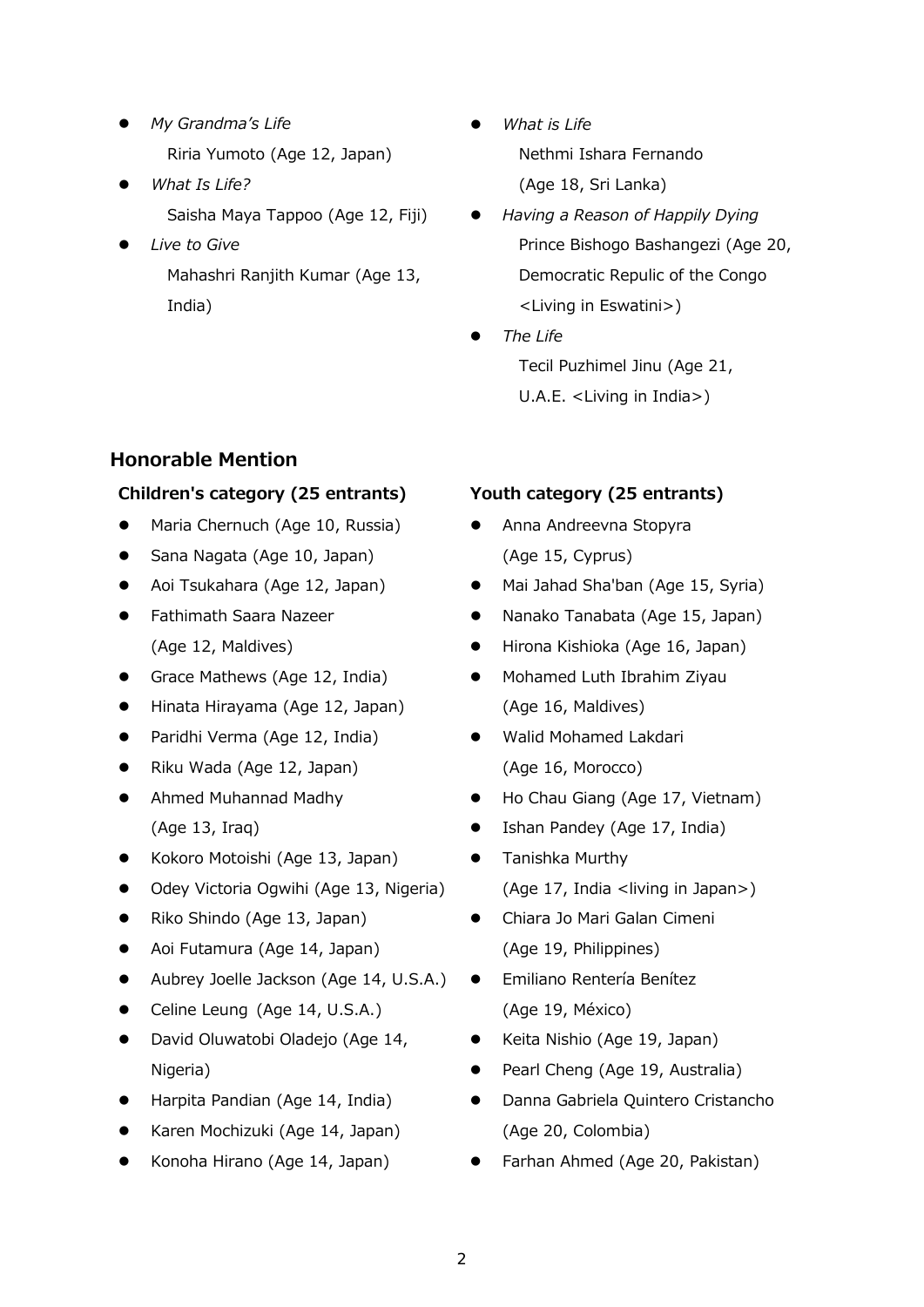- Mendigaz Zeinolla (Age 14, Kazakhstan)
- **•** Ozerova Diana Victorovna (Age 14, Belarus)
- Phantharach Natnithikarat (Age 14, Thailand)
- Venezia Méndez Chavarría (Age 14, México)
- Yuan Matoba (Age 14, Japan)
- Yuiko Ishikawa (Age 14, Japan)
- Karolina Fedorowicz (Age 20, Poland)
- Swastika (Age 20, India)
- Leta Daniel (Age 21, Uganda)
- Marina Prata (Age 21, Brazil)
- Meghali Banerjee (Age 21, India)
- Nada Yousef Qashqish (Age 21, Palestine)
- Umida Zayniddinovna Esirgapova (Age 21, Uzbekistan)
- Ysiana Agalliu (Age 21, Albania)
- S Priyashini (Age 23, Singapore)
- Rahyara Cristina Oliveira (Age 25, Brazil)

# **Best School Award (3 schools)**

- Joso Gakuin Junior & Senior High School, Ibaraki (Japan)
- Fuji Sacred Heart School, Shizuoka (Japan)
- Kagoshima Gyokuryu Junior & Senior High School of Kagoshima City (Japan)

# **School Incentive Award (66 schools)**

- Beaconhouse Sri Inai International School, Petaling Jaya (Malaysia)
- Bookers International Schools, Ogun (Nigeria)
- **Brest Gymnasium No 1 (Belarus)**
- Bukhara region Karavulbazar district School N1 (Uzbekistan)
- Çağdaş Bilim Anadolu Ve Fen Lisesi, Marmaris (Turkey)
- Chicago Futabakai Japanese School-Saturday School, Illinois (U.S.A.)
- Chitoku High School, Shizuoka (Japan)
- Colégio Guilherme Dumont Villares, São Paulo (Brazil)
- Colégio Vital Brazil, São Paulo (Brazil)
- Drukgyel Central School, Paro (Bhutan)
- Escuela Preparatoria No. 8, Universidad de Guadalajara (México)
- **•** FPT University (Vietnam)
- Fukuoka Jyoto High School (Japan)
- Ghiyasuddin International School, Male' (Maldives)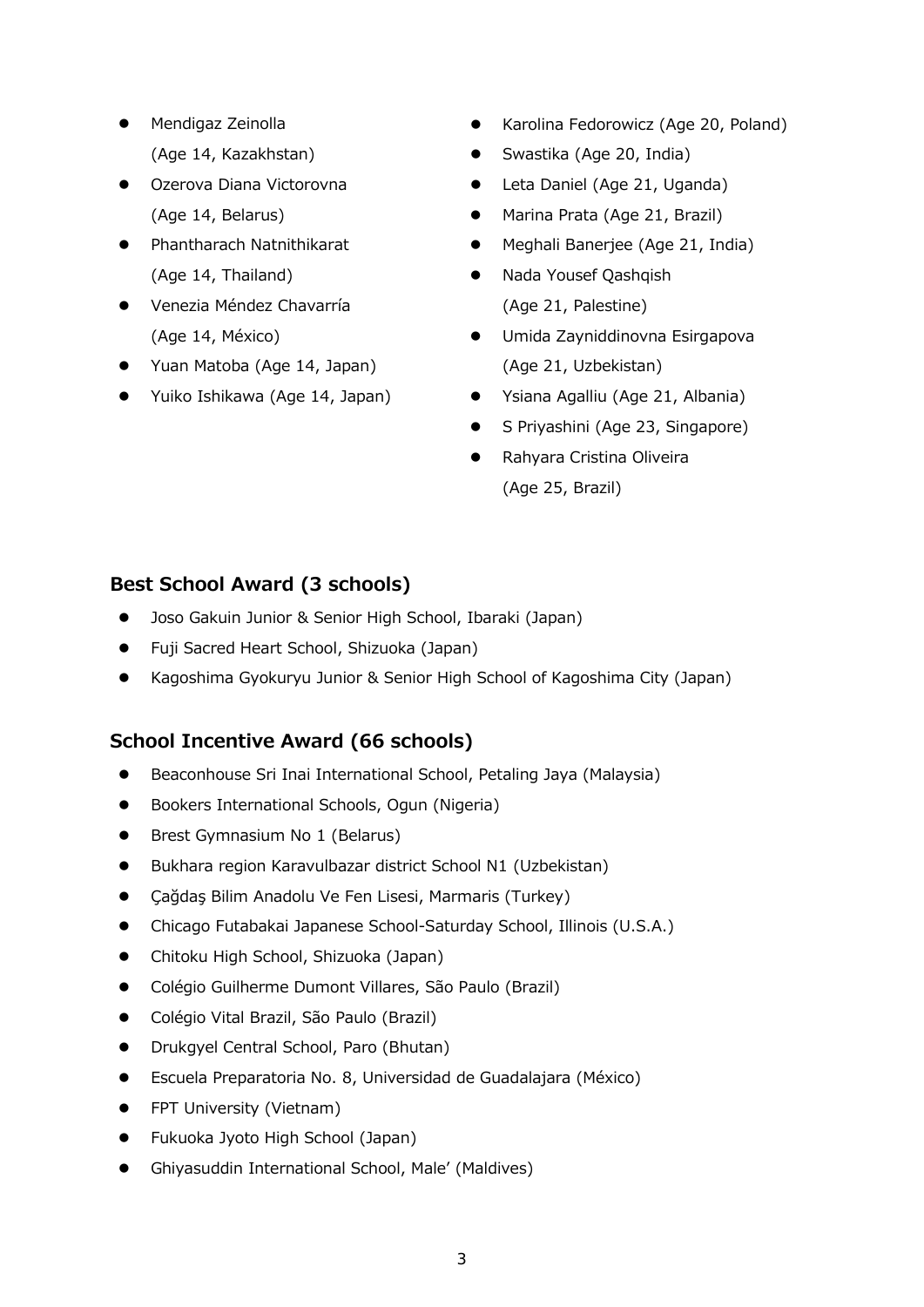- Girl Scouts of the Philippines, Manila (Philippines)
- Honjo Higashi Junior & Senior High School, Saitama (Japan)
- Ibaraki Prefectural Koga Secondary School (Japan)
- Ijaiye Housing Estate Senior Grammar School, Alakashi, Lagos ( Nigeria)
- International School of Milan (Italy)
- Iskandhar School, Male' (Maldives)
- Japanese Supplementary School of Middle Tennessee (U.S.A.)
- Jonan Gakuen Junior High School, Senior High School, Osaka (Japan)
- **Knewton Global Schools, Sarawak (Malaysia)**
- Koka Gakuen Junior and Senior High School for Girls, Tokyo (Japan)
- Kyoto University of Advanced Science Junior & Senior High School (Japan)
- Labuan International School, Labuan (Malaysia)
- Liceul Mathias Hammer in Anina, Caras-severin (Romania)
- Matsumoto Shuho Secondary School, Nagano (Japan)
- Midori Elementary School of Itabashi City, Tokyo (Japan)
- Mindlabs International Institution, Kuala Lumpur (Malaysia)
- Mukogawa Women's University Junior & Senior High School, Hyogo (Japan)
- Nanhi Dunya, Dehradun, Uttarakhand (India)
- Nobeoka Technical High School, Miyazaki (Japan)
- Okinawa Prefectural Gushikawa High School (Japan)
- Omori 6th Junior High School of Ota City, Tokyo (Japan)
- Owada Minami Elementary School of Yachiyo City, Chiba (Japan)
- PECHS Girls School, Karachi (Pakistan)
- Philippine Science High School-Central Luzon Campus, Lanao Del Norte (Philippines)
- Preparatoria num. 11 Universidad de Guadalajara (México)
- Preparatoria Regional de Colotlán, Jalisco (México)
- Rosary Sister School/Marj Elhamam, Amman (Jordan Amman)
- Santo Tomas Elementary School-Annex, Laguna (Philippines)
- Satriwithaya School, Bangkok (Thailand)
- School 11, Cherkasy (Ukraine)
- Sekolah Menengah Kebangsaan Sri Nipah, Kelantan (Malaysia)
- Sekolah Kebangsaan Minden Height, Pinang (Malaysia)
- Setagaya Junior High School attached to Tokyo Gakugei University (Japan)
- Showa Women's University Junior-Senior High School, Tokyo (Japan)
- SISA School of International Studies in Sciences & Arts, Punjab (Pakistan)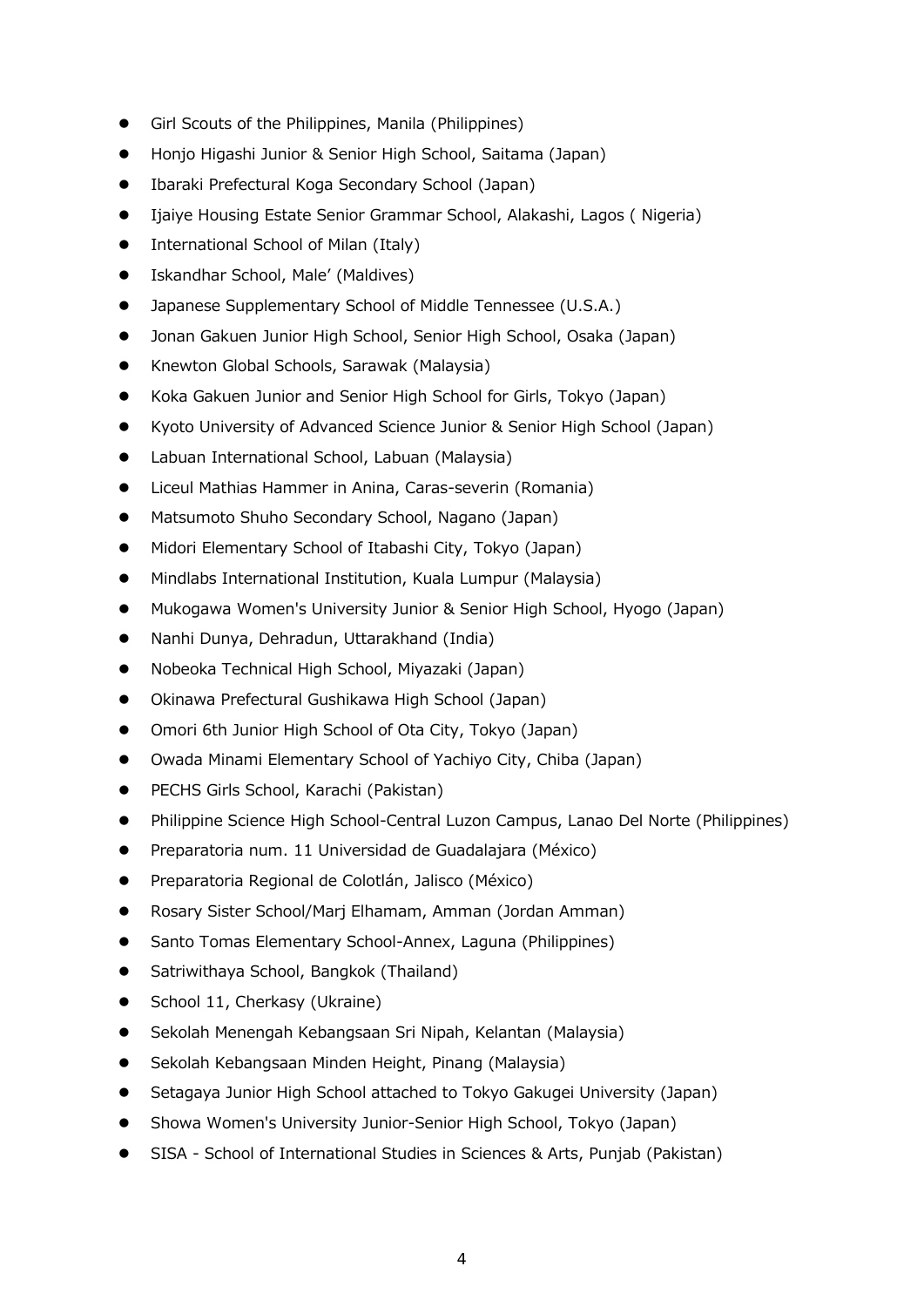- SJKC Kong Min Cawangan Kedua, Penang (Malaysia)
- SMJK Chio Min, Kedah (Malaysia)
- **SMJK Keat Hwa, Kedah (Malaysia)**
- SMK Jenjarom, Selangor (Malaysia)
- **St. Agnes' Junior & Senior High School, Hyogo (Japan)**
- **•** St. George's School, Brunei Muara (Brunei)
- **•** Suma Gakuen Junior High School, Hyogo (Japan)
- **Sydney Saturday School of Japanese, New South Wales (Australia)**
- Taisho Elementary School of Omuta City, Fukuoka (Japan)
- Tamana Girls High School, Kumamoto (Japan)
- The Lao-American College (Laos)
- Tokyo Metropolitan Suginami Sogo High School (Japan)
- Toyo Eiwa High School, Tokyo (Japan)
- VII Kopernik High School, Slaskie (Poland)
- Yamanouchi Junior High School of Yamanouchi Town, Nagano (Japan)
- Yaroslavl College of Industry and Economy, Yaroslavl (Russia)
- Zhodino Secondary School 6, Zhodino (Belarus)

#### **International Essay Contest for Young People**

#### **Panel of Judges:**

| Chairman      | Genshitsu Sen                                                            | Former Grand Tea Master of Urasenke,<br>UNESCO Goodwill Ambassador             |
|---------------|--------------------------------------------------------------------------|--------------------------------------------------------------------------------|
|               | Shinji Hattori                                                           | Chairman & Group CEO, CCO<br>SEIKO HOLDINGS CORPORATION                        |
|               | Koïchiro Matsuura                                                        | President of The Africa Society of Japan,<br>Former Director-General of UNESCO |
|               | Suzue Miuchi                                                             | Cartoonist                                                                     |
|               | Junji Narita                                                             | Senior Advisor, Hakuhodo Inc.                                                  |
|               | Masami Saionji                                                           | Chairperson, The Goi Peace Foundation                                          |
|               | Shunichi Tokura                                                          | Composer                                                                       |
|               | Kazuhiko Yazaki                                                          | President & CEO, FELISSIMO<br><b>CORPORATION</b>                               |
|               | Shomei Yoh                                                               | Picture book author                                                            |
| Organized by: | The Goi Peace Foundation                                                 |                                                                                |
| Endorsed by:  | Ministry of Education, Culture, Sports, Science and Technology of Japan, |                                                                                |
|               | Japanese National Commission for UNESCO, Japan Private High School       |                                                                                |
|               | Federation, Tokyo Metropolitan Board of Education, Japanese              |                                                                                |
|               | Broadcasting Corporation, Nikkei Inc.                                    |                                                                                |
| Supported by: | SEIKO HOLDINGS CORPORATION, PLUS CORPORATION                             |                                                                                |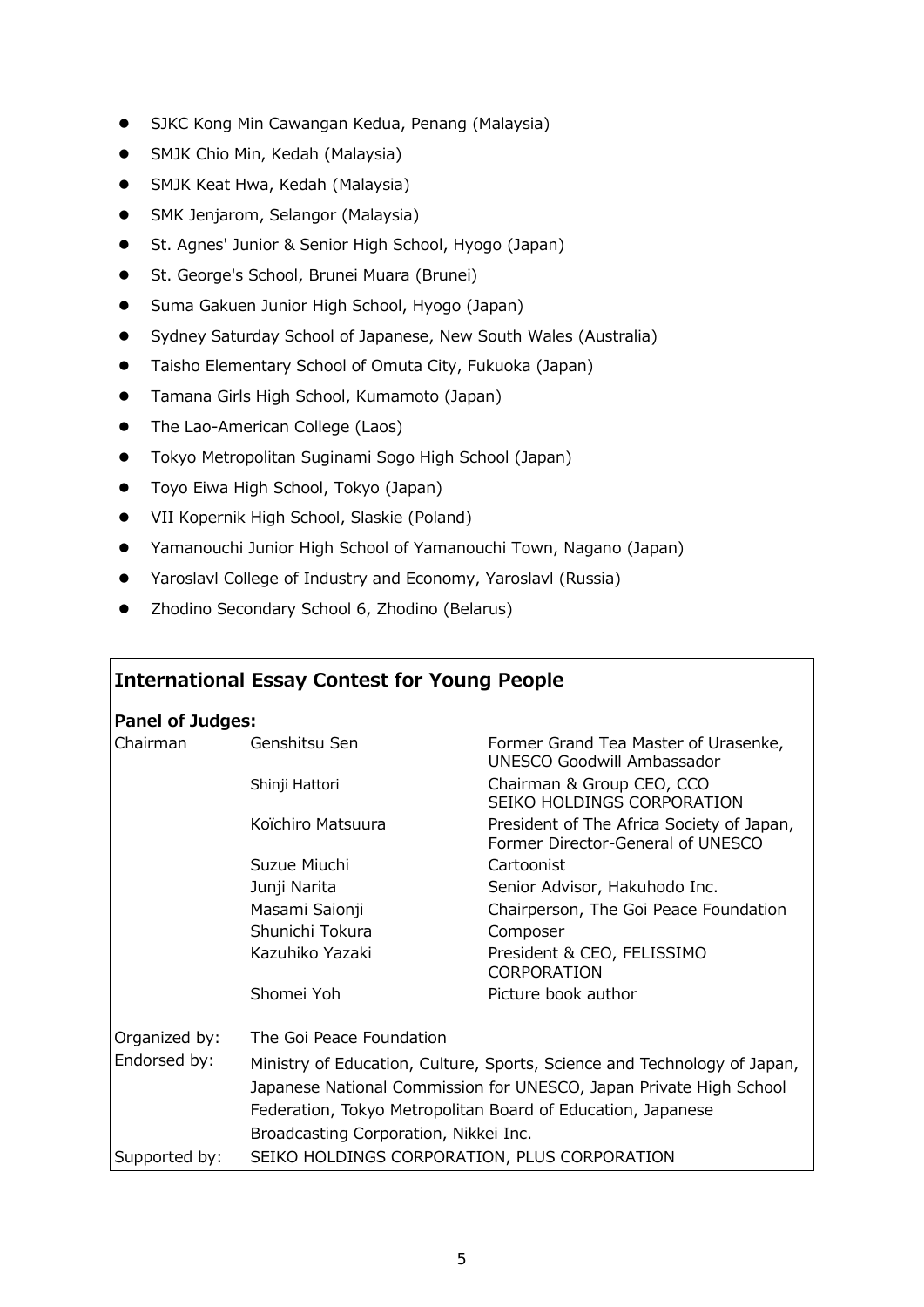2021 International Essay Contest for Young People [Children's Category –  $1<sup>st</sup>$  Prize]

#### **Life is Final**

(Original)

*Vivaan Kathuria (Age 9, India) Amity International School, Gurugram, Haryana*

The start of the year 2021 was very bleak. My grandma was struggling with cancer. This time it had attacked her nervous system. I can recall my parents' heart-breaking conversations about her treatment. Their numerous visits to hospitals. Her going for scans and chemotherapy. While we were all worried for grandma, she remained positive. She had beaten cancer twice earlier.



Even in her frail state she insisted on doing chores in house.

There used to be days when she was unable to sit because of pain, still she would get up and take a tour of the balconies. That's where her heart was. I remember her face instantly brightening up when she saw her plants. The way she caressed the plants she so lovingly nurtured. She used to tell me their names. I used to help her in watering them and removing dry leaves.

She never let anyone throw leftover flatbread from dinner. In morning that would be broken into small fragments and fed to birds. Earlier she used to do it all alone but in her now deteriorating state, I accompanied and helped her. The sparrows used to eagerly wait for us to come and feed them. Sometimes if we forgot or got late there used to be a chirping mayhem in the balcony. These sparrows would tweet unceasingly and call on us to come end their hunger pangs.

It all ended abruptly in the beginning of February, my grandma passed away unexpectedly. She was getting better by the day and had gone for her fourth chemo but collapsed after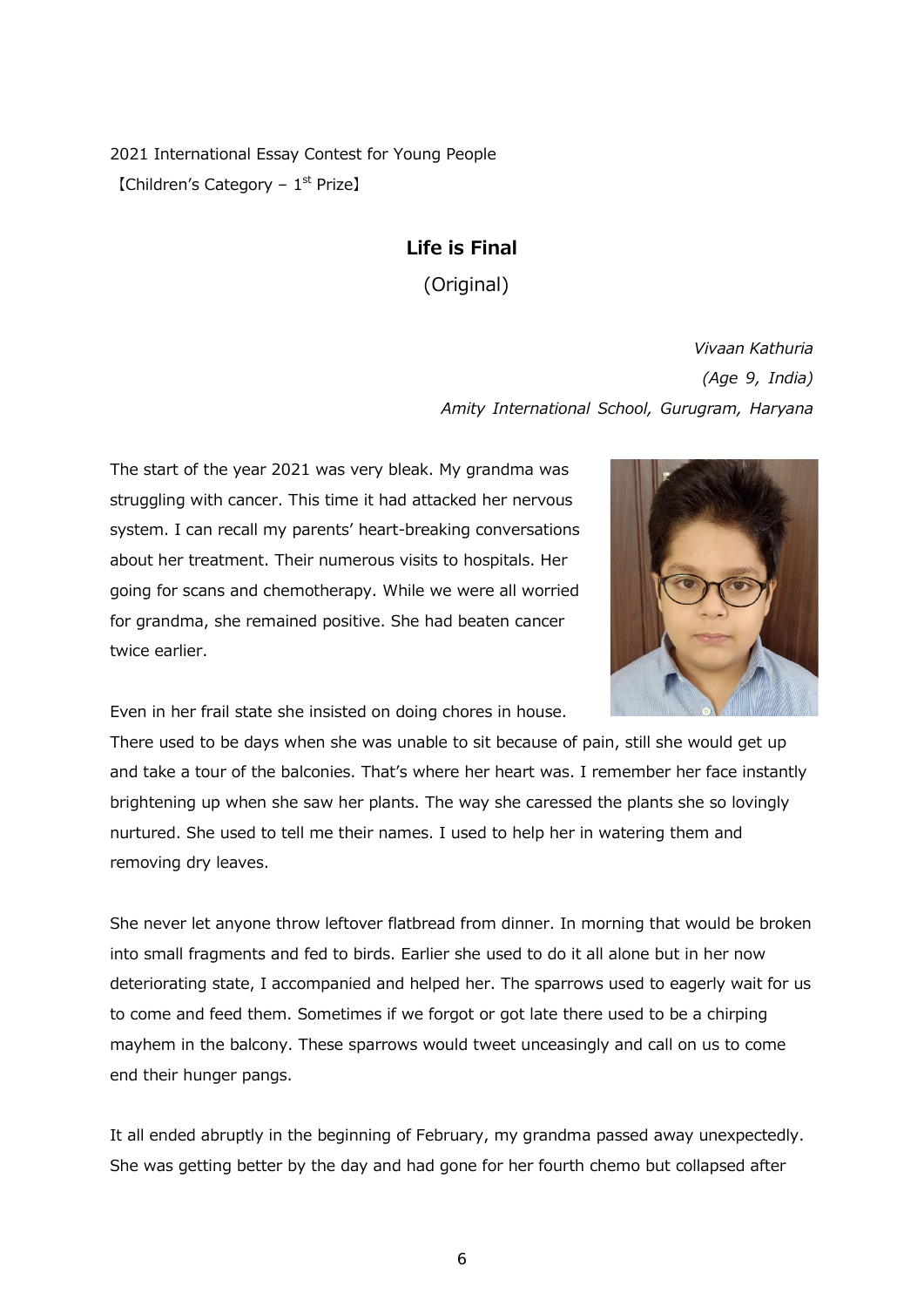coming home from hospital. We were all with her. It broke my heart to see her go. I had never experienced so much pain. Ever. I kept asking my mother how to revive her. If some doctor could help, to which my mum explained that we can't bring her back. She said, "death is final". It was the biggest blow.

Is death final? and is life just hanging on a balance so delicate that it can tip off any time? If death is final, what is that we live for? What's the point of ever doing anything if it's our final destination? Such questions befuddled my mind for many days. I felt that life is vain. One day everyone will leave, my parents, my friends and then one day I too will be gone. I felt very lonely and terribly missed my grandma.

We were now at the end of February, I clearly remember that day, it was noon, I was reading in my room and heard shrill chirping from the balcony. I went out and there were a couple of sparrows as usual asking to be fed. I realised that it had been many days since anyone bothered to feed them and the plants, they too were wilting and looked lifeless. I immediately went to get some dry bread for birds and also watered the plants. While tending to plants and birds I felt close to my grandma. I felt, she still lived. She lived through these birds who longed to be fed by her. She lived through the plants who carved her care. She lived through me who would carry on her unfinished tasks. She may not be there in person but her legacy, her love for plants and birds will continue to live on as long as I wished.

I now understand and believe that we live through our actions, our deeds. We live through things we create, our imprints. An artist is remembered long after she is gone, through her paintings. An architect through the building that stands tall, years after he is gone. Mahatma Gandhi continues to live on through his cherished ideas on non- violence and peace. My favourite author Roald Dahl is also living. He lives through his funny characters and brilliant stories.

I feel we should strive to create memories that are ever-lasting. Create things, ideas, art, choreography, poems, films, sculptures, melodies, gardens, buildings, books that are immortal. Create imprints in others minds which are unerasable. That should be the purpose of life. That way we can live forever and say- life is final.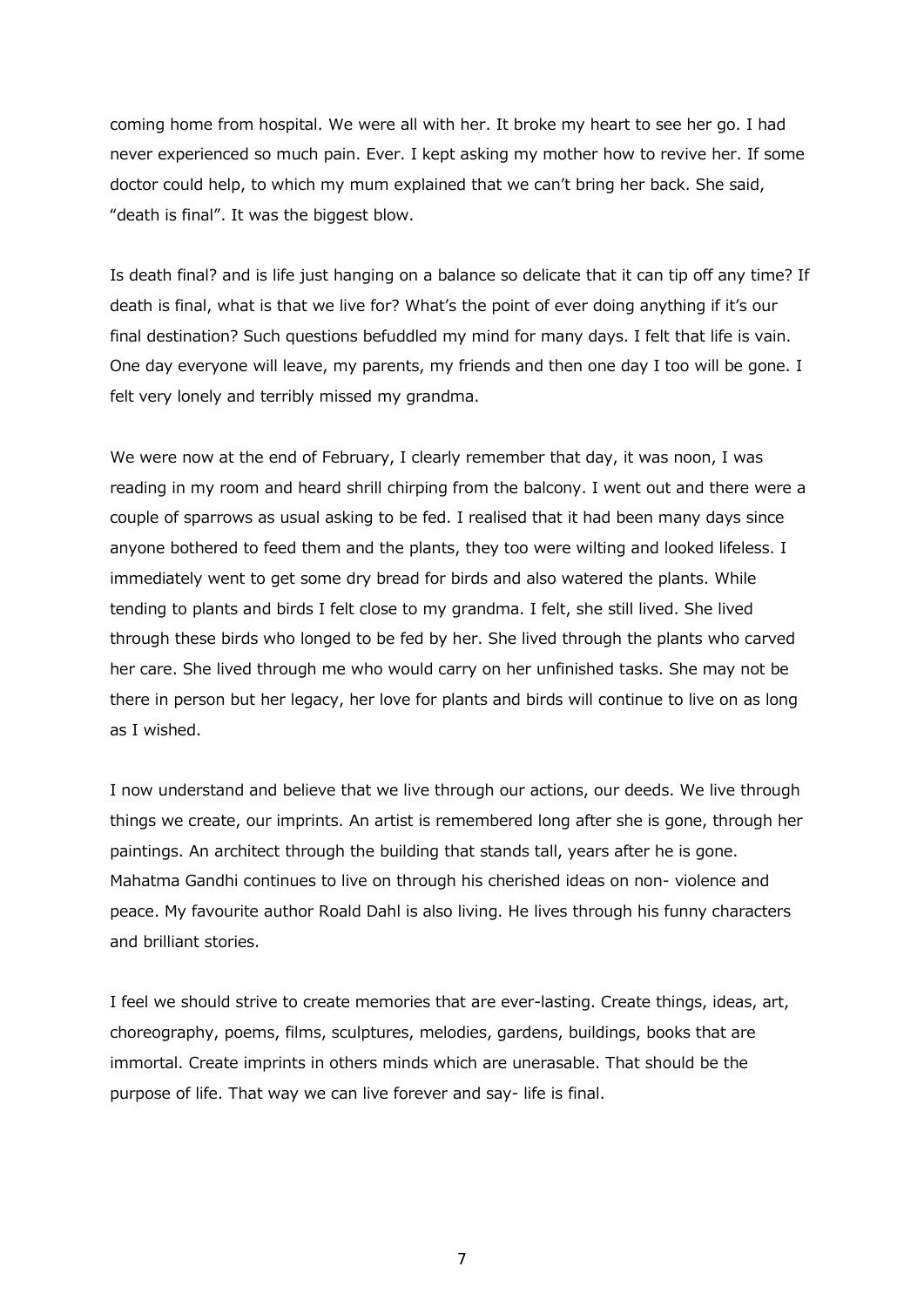2021 International Essay Contest for Young People  $[Youth$  Category –  $1<sup>st</sup>$  Prize]

#### **Learning from the land: What is life and how to live**

(Original)

*Ha Bich Dong (Age 24, Vietnam <Living in Canada>) University of Manitoba*

September 2020. I walked alongside the Red River, breathing in the crisp autumn air, drowning myself in the sounds of flowing water. From far away, I could see red ribbons being tied to the side of the Norwood Bridge, so bloody red that they blended in with the red hues of the maple trees forest on the riverbank. Each ribbon represented an Indigenous girl or woman who had gone missing or been murdered. *What is life when for hundreds of years and going, Indigenous lives have* 



*been taken away at the hands of colonial settlers, who also murder the bison, kill the forest, and poison the land? Are the lives of Mother Earth and her more-than-human creations not as worthy as human lives?* I believe, for as long as we dwell on our colonial, Western-centric understanding of life and human-nature relations, we continue investing in colonial habits of knowing and being, which exploit the environment under the name of development. And so, I turn to the land to learn about what life is and how to live.

I once met an Anishinaabe Elder who taught me to learn about the meaning and purpose of life from the land. Mother Earth teaches us *life is a circle*. Humans are a part of this circle of life—being interconnected to other creations. Life, from this perspective, centers on building reciprocal and respectful relationships between humans and humans as well as humans and nature. Our existence is inseparable from the philosophies embedded in places where the land, the water, and our identities and histories intersect.

When I looked at the red maple trees, the trees taught me that *life is about building community together*. As my eyes lingered on the green lichens and orange polypore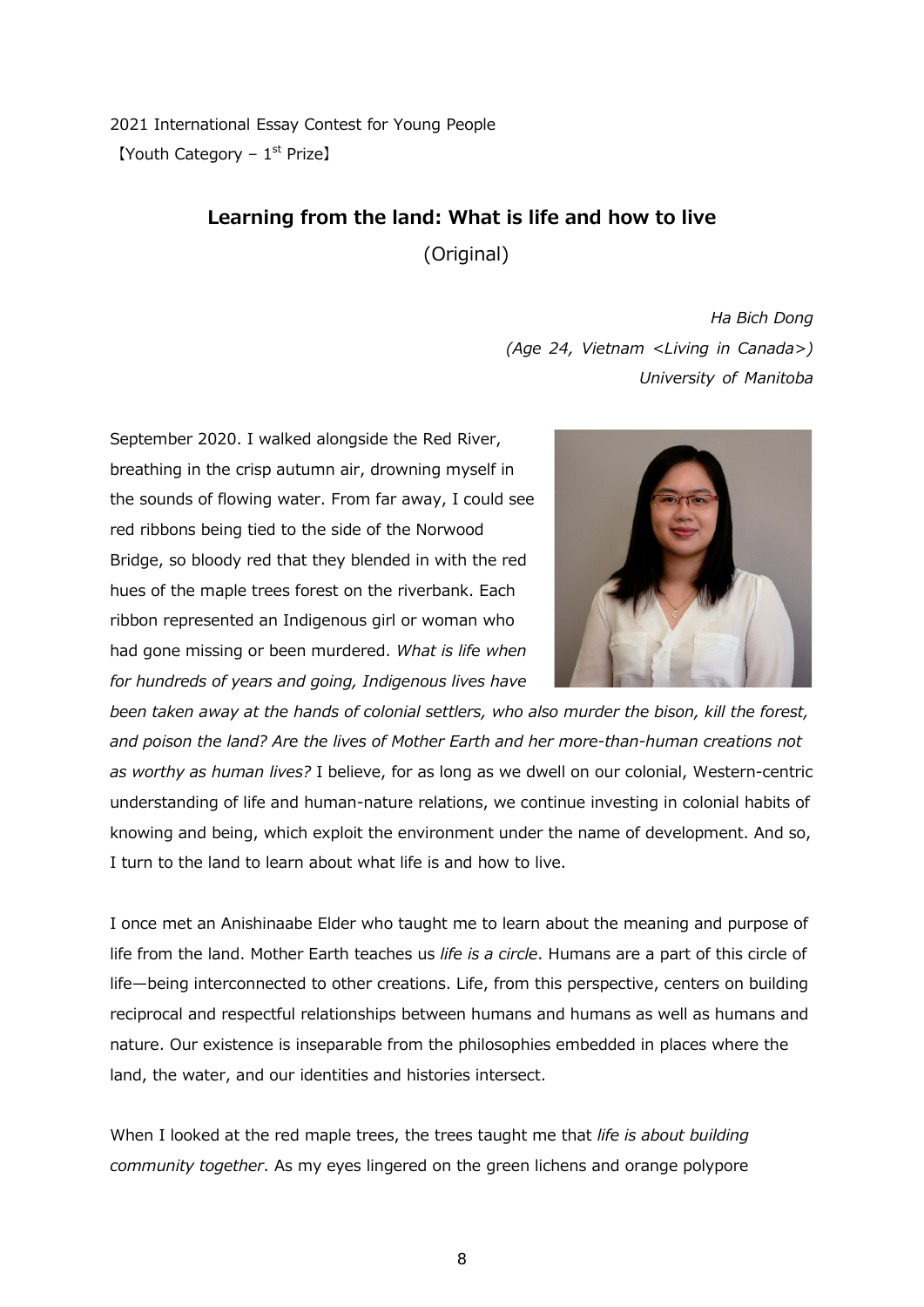growing on the tree trunks, I was reminded human survival hinges upon our relationships with one another and with nature. In the middle of the climate crisis, the Black Lives Matter movement, and the rise of hate crimes against Asian Americans in the U.S., I've seen members of black, Indigenous, communities of colour standing in solidarity with one another, working together to dismantle oppressive systems. Instead of fighting one another to gain limited resources, we disrupt the current unjust societal structures and violent cultures to (re)imagine futures of peace.

When I stood on the bank of the Red River, the land taught me *life is about connecting the past, the present, and the future*. As a temporary resident in Winnipeg, Canada, I am living on the original lands of Anishinaabeg, Cree, Oji-Cree, Dakota, and Dene people, and on the homeland of the Métis Nation. This land carries stories of Indigenous Peoples who have resided here for thousands of years before the arrival of European colonial settlers. On this land, Indigenous Peoples have been living in harmony with the environment. On this land, the lives of many Indigenous Peoples and more-than-human creations were taken away by the colonial settlers whose worldview about life was so narrow that nothing mattered but white men and their wealth and power. On this land, the work of truth and reconciliation has begun to move communities toward relationship-building and peacebuilding. On this land, there are not only pains and traumas but also healing and hopes.

The Western educational systems teach us that life is a characteristic of living organisms with biological processes, but Indigenous Peoples in Canada believe the soil, the water, the rocks, the trees, and other more-than-human creations are also living creations with spirits. This worldview fundamentally changes human-nature relations. If we perceive humans as superior creatures, everything is seen as resources to serve human development. However, if we see humans as parts of the circle of life where everything is connected, we learn to respect all lives and the diversity of lives. We must shift our understanding of development from being a never-ending process of wealth accumulation to a continual process of sustainable peacebuilding.

So yes, life is hard. So yes, life is paradoxical. However, let's stand in solidarity to acknowledge our harms of the past and work together to dismantle the current oppressive societal structures. We are building peaceful, equitable, and sustainable futures for generations to come.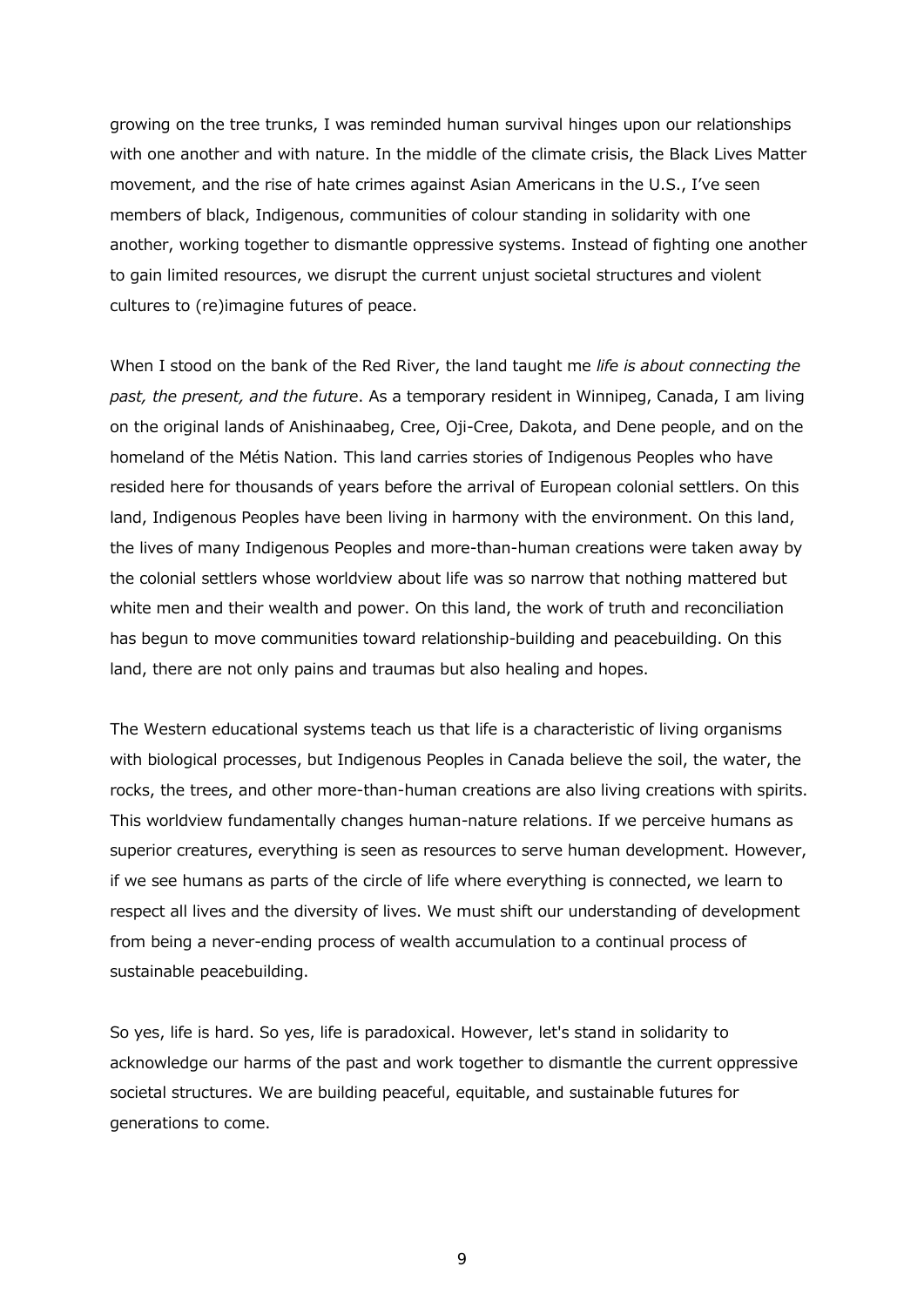2021 International Essay Contest for Young People  $[Children's$  Category –  $2<sup>nd</sup>$  Prize]

#### **Life Is True Happiness**

(Original)

*Citra Karuna (Age 8, Malaysia) Regent International School, Sungai Petani, Kedah*

What is the meaning of life? Well, I am eight years old so I only have eight years of experience and I can't remember much of the first two years of my life. That gives me 6 years plus to sum up what life means to me.

My first ever inclination of what life meant was when I had to enroll in a kindergarten at a foreign country where I can't speak the language or understand anything about the culture. My father accepted an offer to work in Japan and we had to move to Ashiya. I had to leave my friends in Malaysia and enroll in a new school.

Everything was new to me. I felt lost and couldn't understand what the teacher was saying. It was very frightening. I felt lonely and I didn't like the new food. Even the weather was too cold for me. In Malaysia, it was always hot and sunny.

I was very sad and hurt. Although everyone was kind to me, I still missed my home, my school and everything back at Malaysia. Just when I thought it couldn't get worse, one day we had a drill for earthquake. Although it was not real, the sirens blasted like an actual emergency. We had to line up and evacuate. I didn't know what was happening and cried. I remembered my teacher telling me that it is just a practice but I couldn't understand. I refused to go to school the next day.

Then, my parents explained to me that every country was different and although Malaysia has no natural disasters, other countries which were on the ring of fire have earthquakes and it can be very dangerous. People could lose their lives if they didn't follow the guidelines for safety.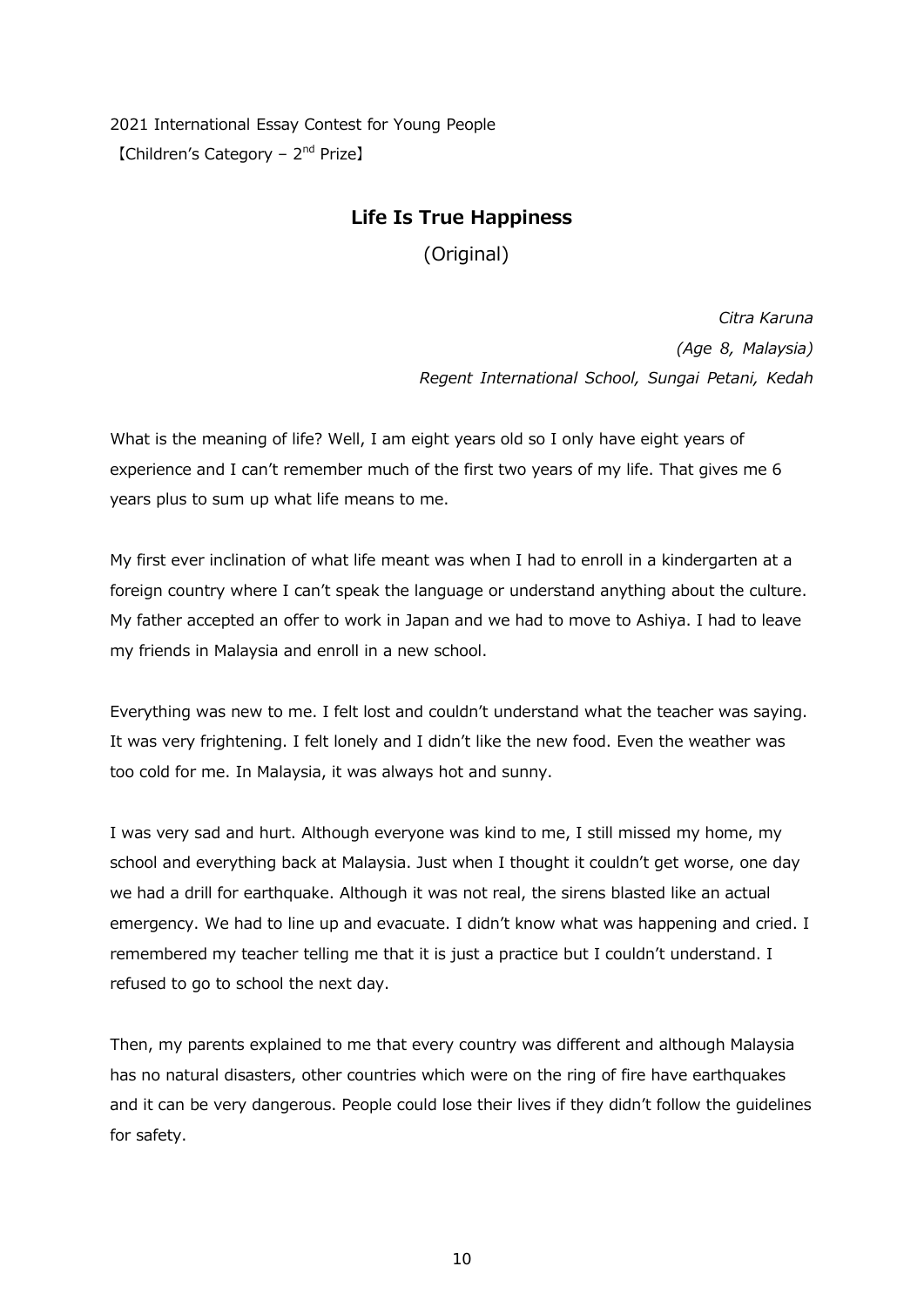At that moment, I realized what life meant to me, that I am happy and lucky just to be alive. I didn't have to be in my birth country to enjoy every second life has given me. Life is change. Life is accepting the reality around me and embracing the difference. Life is learning. Life is also failing and being lost, but in that moment of hopelessness, I can find true happiness. I know things can change for the better.

The next day, I did go to school. I realized the food may be different but my tongue had become accustomed to the new taste and even liked it. I enjoyed learning Japanese and loved to play with my new friends. I didn't feel lonely or sad anymore.

Sometimes, we have upsetting moments, but we should not let that stop us from appreciating the happiness around us. Life only gives us one ticket to board this earth. So, in any moment of despair, we should look at all the other things that gives us happiness and embrace it. We don't need to wait for our hopes and dreams to come true or for adversity to pass to find true happiness. We should cherish every second, to stay connected with people around us, and have true happy moments in every situation.

When I lose a tooth, although I feel sad and used to cry but now, I embrace the moment. I may have lost a tooth but a new tooth is going to erupt and that is a joy. Of course, the process may hurt a little but I can't get my new tooth without going through a little bit of pain.

Even when I fail my tests, I still have a chance the next time and that hope gives me true happiness. Not just pretending to be happy because I have no other choice but being truly happy because I believe, after every storm, there will always be a warm sunshine! So, to me life is true happiness!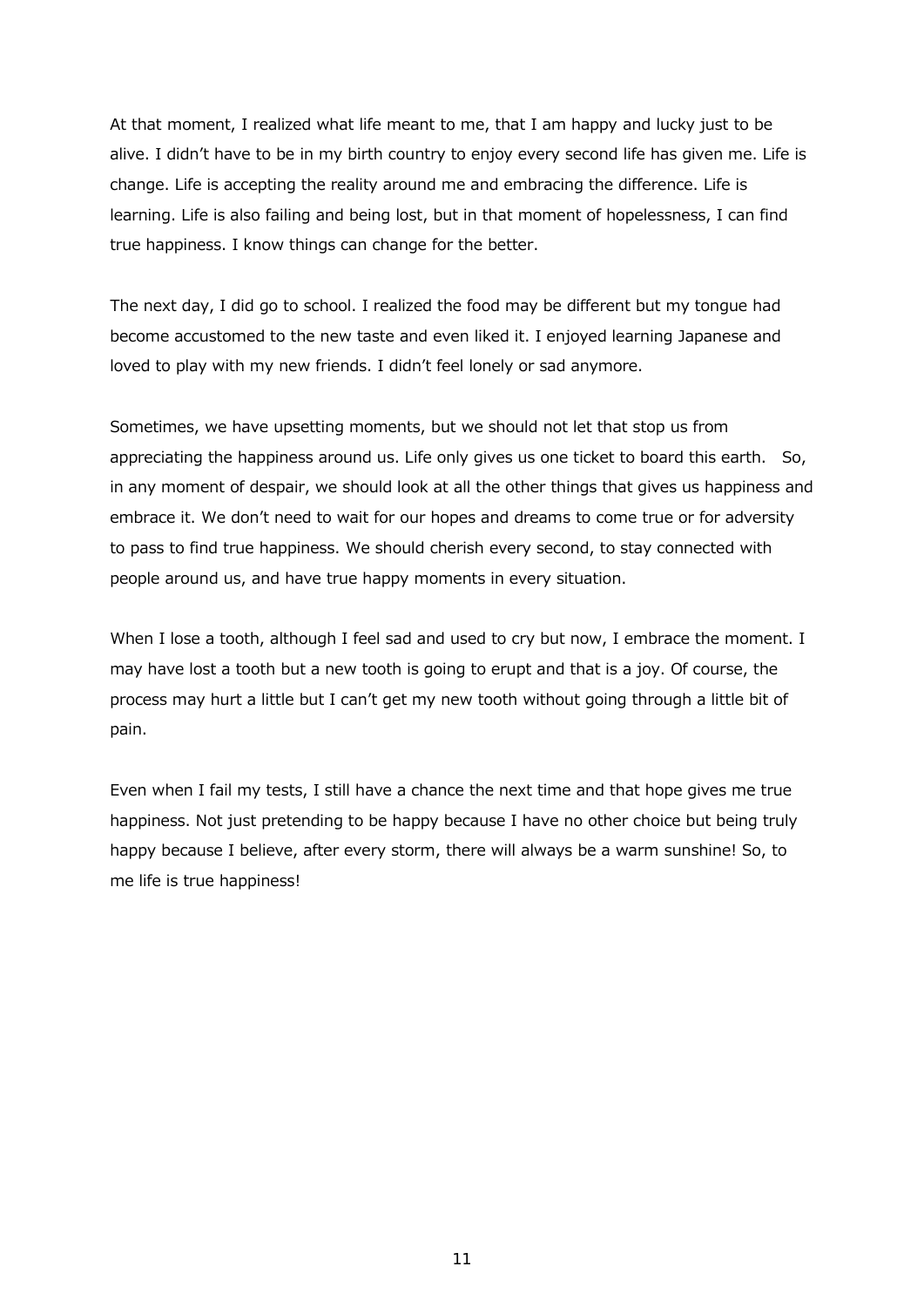2021 International Essay Contest for Young People 【Children's Category – 2nd Prize】

#### **What Is Life?**

(Original in Japanese)

*Ryoya Nakayama (Age 12, Japan) Suma Gakuen Junior High School, Hyogo*

What is life? The first thing that came to my mind when I thought about this question was the feeling that I am a living being. Because I have life, I can feel that I am alive. Every day, I sleep and I eat, no matter what. If I couldn't do those things for a day, I would surely feel unwell and I might get sick.

At my house, we have a dog and a cat. The dog is older than I am, and he competes with me for my snacks and for space on the sofa. When the cat was a kitten, we found it dying on our porch. We took it to the animal hospital and it recovered, so it became our cat. The pets and I sleep together and play together—they are important members of our family. However, human life expectancy is about 80 years, while 20 years is a long life for dogs and cats. Whenever I think about that, I get choked up. I know they will die before me, and the time will come when I have to say goodbye to them. It breaks my heart to think about it. At 17, our dog is already quite old. He can't see, and this past winter he caught a cold and had to go to the animal hospital. The vet thought he would pass away soon, but our family nursed him and he managed to recover. When I hold my dog or cat tightly, I can hear the rapid heartbeat coming from a body smaller than mine. At those times, I wish that all lives were equally long, and I pray that they will live as long as possible.

My favorite food is meat. I love *yakiniku*, *sukiyaki*, *yakitori*, hamburger, and steak. But I also love animals. I realized this contradiction when I was in my first year of elementary school and we visited a farm with livestock. They were raising cattle and pigs, and we used the meat to make sausages and have a barbecue. It was my favorite kind of food, so I couldn't turn it down. Without realizing it, I had been eating many other lives.

What did the lives that I had eaten think about being eaten? If I were the one who was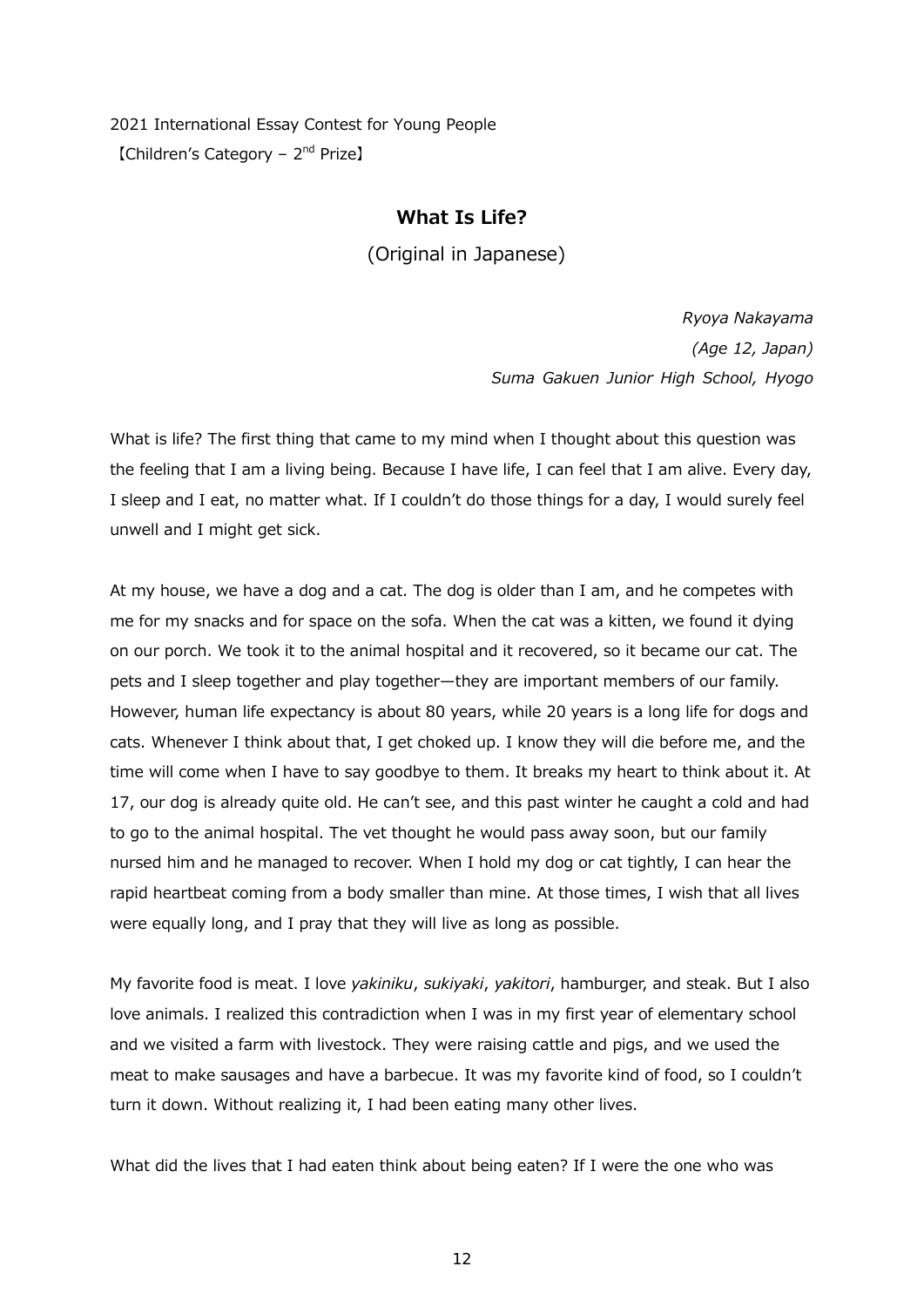eaten, I would want the life that ate me to live to the fullest, to make good use of my life, and to accomplish something for the benefit of living things. When I eat my meals every day, I now feel that we need to think about what our role is as we live by receiving another's life.

My meals became an opportunity to think about being alive, which I didn't usually give any thought to. I want to try and think about what I can do with the life I have, to feel the happiness of being alive, to value life and not be careless with it, and to cherish not only my own life, but the lives around me, too. Although both people and animals have a life span, we don't know when we're going to die. Every day on the news they announce the number of people who died from COVID-19, and people also die in fires and accidents, and in wars and conflicts happening in faraway countries. I'm sure all of them wanted to go on living. I felt that I want to take care and enjoy the life I have, so that I have no regrets.

In the future, I want to be a person who can solve problems, helping animals and people who are suffering, and finding ways to improve the global environment. How can we reduce the number of unwanted dogs and cats that are put down? How can we lend a hand to people who are poor and don't have enough to eat? I still need to learn more before I can answer these questions, but I want to become someone who makes discoveries that are useful for society and that make everyone happy. When I think that I'm studying a lot of things for that purpose, I can give it a little extra energy, even when my work is hard. I want to continue living in such a way that I do not feel guilty toward the lives I've eaten. Those lives have become my blood and my cells, and they are watching me.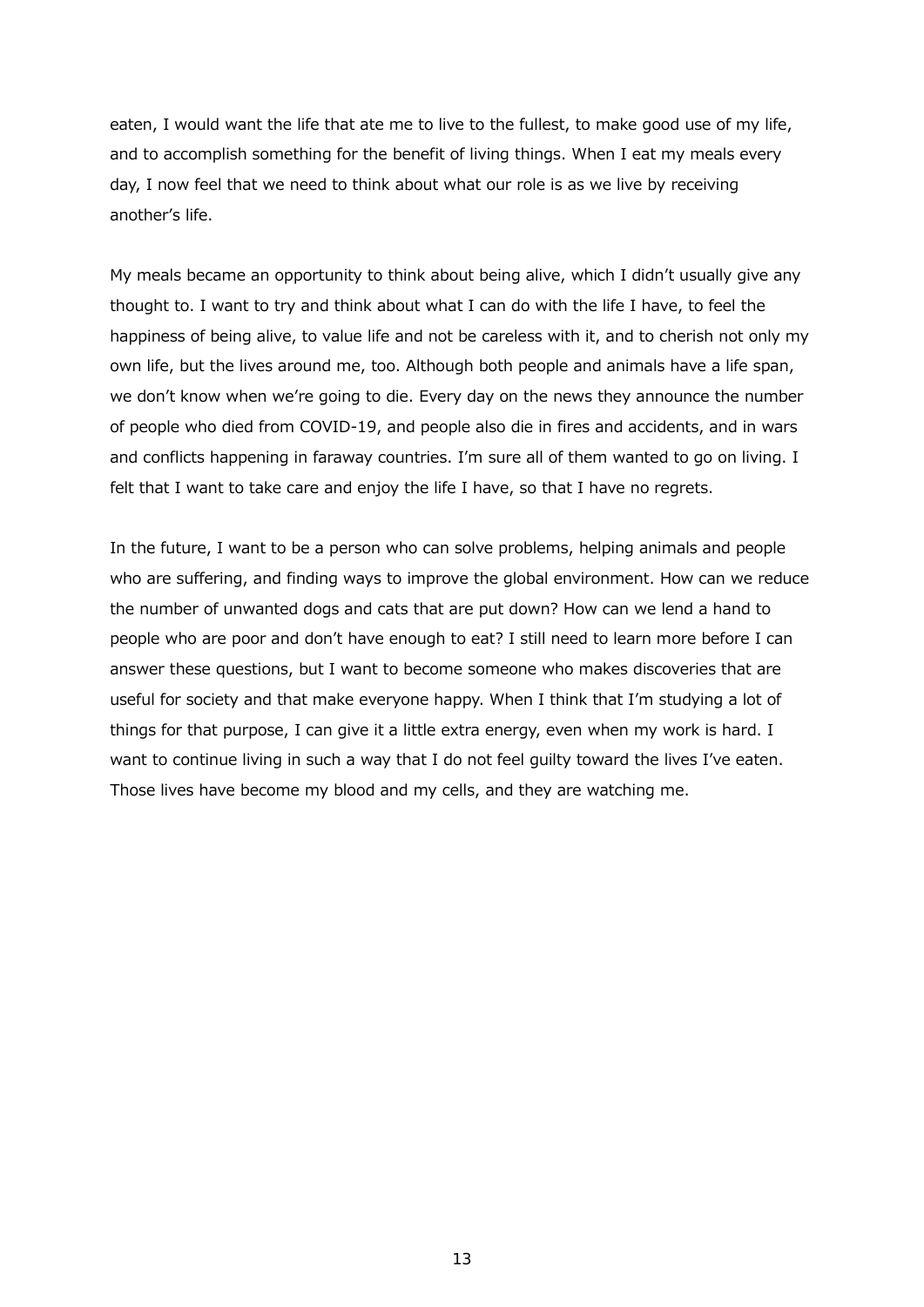2021 International Essay Contest for Young People  $[Children's$  Category –  $2<sup>nd</sup>$  Prize]

#### **THE UNIQUE PIECES IN OUR MOSAICS**

(Original)

*Clara Sima Agharazii (Age 14, Canada)* 

When I was ten, I once heard a young woman talk to her friends about what life meant to her. Surprisingly, I still remember her, like it all happened yesterday. It was near an ice cream stand, and the woman had chestnut hair. She talked with fascination, narrating every detail to her friends, completely oblivious to the fact that there was a ten-year-old cautiously listening to her tale. She was talking about her awakening, how she saw everything in a new perspective, how she now knew the purpose of her presence on Earth. Being young, I didn't quite understand what she meant, but her words stayed with me, always followed by an impression of confusion.

Years later, that very moment jumped into my head. Now being able to understand what she was talking about, I disagreed with the woman. Life, our life, is not a still line that we follow blindly, waiting to be elevated to a higher level of consciousness. Life isn't a line, it is a chaotic, complicated, jumble of routes that could have been taken, that should have been taken, that were the wrong or the right choice. Every decision we make has an influence on these roads that form our path. Awakenings or realizations don't happen overnight, they take series of small, almost unnoticeable changes that we barely acknowledge. Every time we read, we draw, we listen, we see, but most importantly, every time we cross someone's path, we awaken.

To me, life is a mess we are all trying to make a sense of. There is no way to tell if we are going in the right direction, making the right choice or even chasing the right ending. To all the people I asked what life meant, some told me to do whatever makes me happy, without caring about others or what they think, because we only live once. I disagree with that idea, we may only have one life, but we should use it to make things better for the people after us.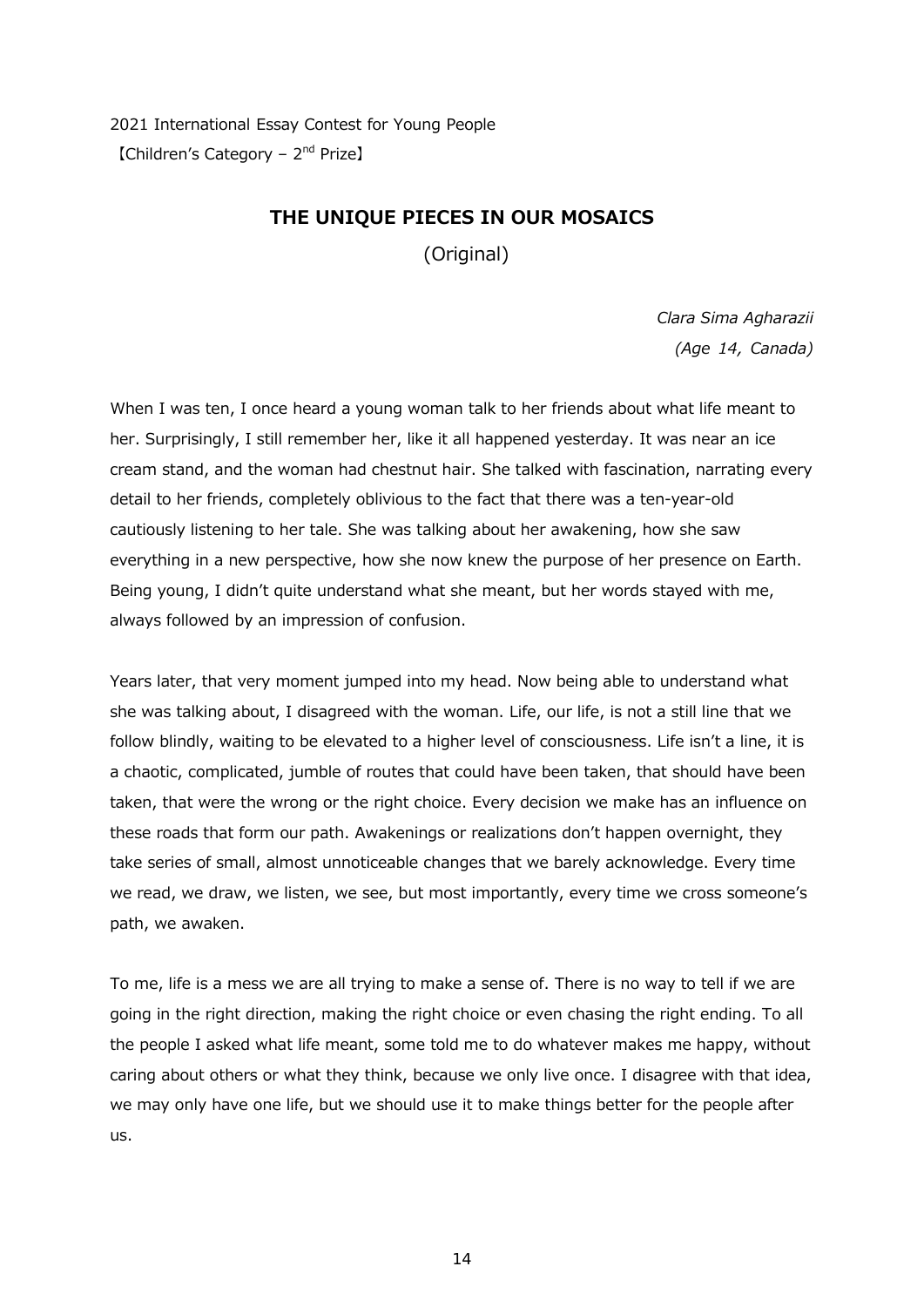I often wonder why we lead our life thinking about what people perceive us as. After all, we see them for such little time and eventually forget them. Why should we bother to wonder what they think of us? Maybe it's because we are somehow aware we all have an impact on each other. We live our life, not only walking on our complicated road, but we also intertwine with people's path. Everyone on this planet has admired, imitated or thought like the ones they met, even if it was only for a few seconds. We take after our parents, our friends, the people we see through our screens or even a chestnut-haired woman near an ice cream stand. We do our beds in the morning because our parents taught us to, we cook with our grandparent's recipes because they told us it was the best, we tell the jokes we heard from our friends, we smile when we see others do it too. We all have an impact on people, whether we want to or not. Since we are young, we are always told we are our own person, unique, with flaws and talents, but we are so much more than that, we are a mosaic of every person we ever met. Life does not only belong to ourselves, life is shared with whoever we come across or even think about. We do not only exist for ourselves, we exist to support each other, to love, to make our world better.

One day, we will all be forgotten. The memories others had of us will have faded away just like our life did. Memories may not be permanent, but to me, life is about leaving an impression onto someone, our own unique piece in their mosaic. That is the reason I try to stay kind, the reason I study and work hard for a better future, the reason I am writing these words now. The memory that we once existed will certainly fade with time, but the impact we had on the world, on other people, that will never be forgotten.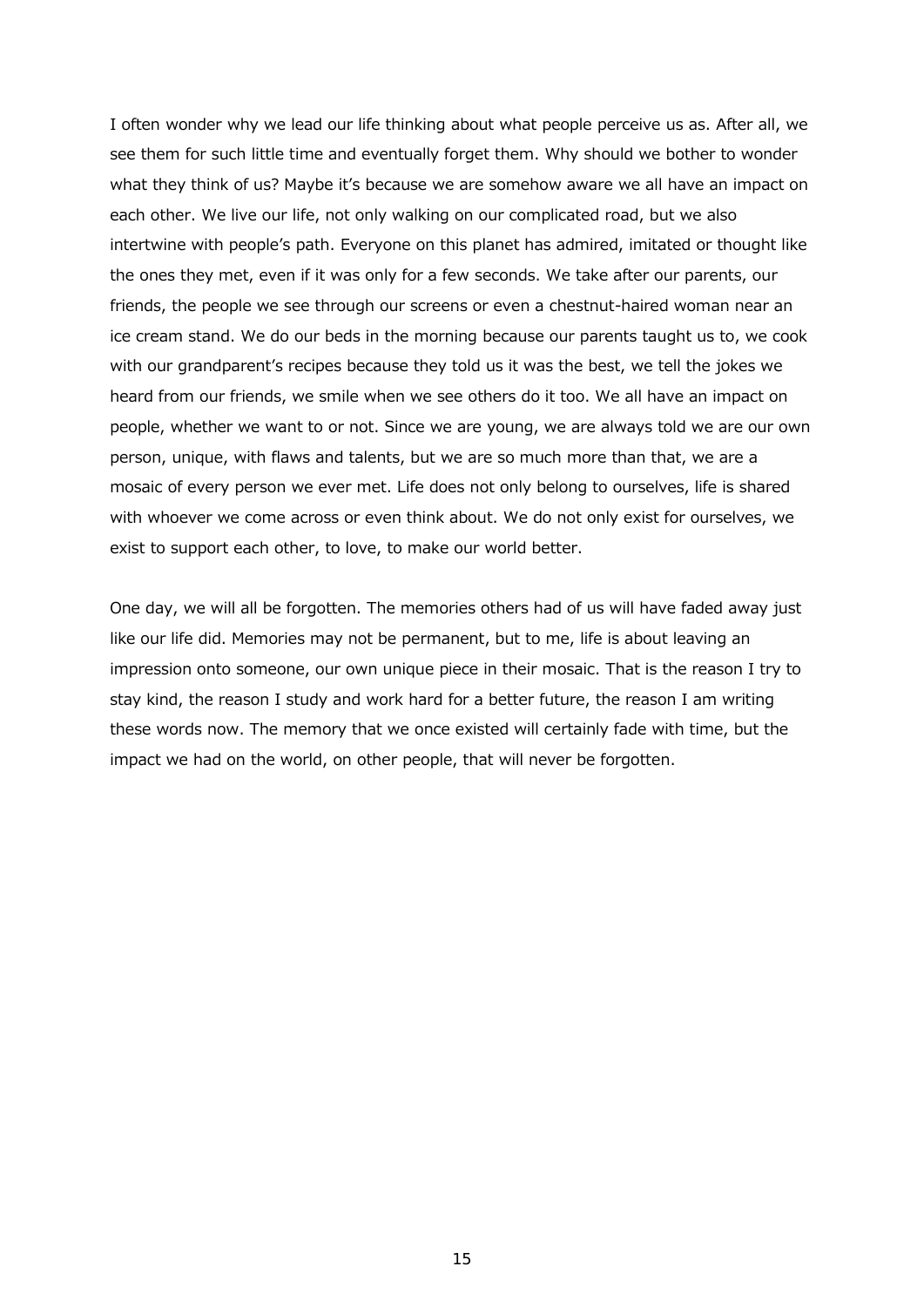2021 International Essay Contest for Young People 【Youth Category - 2<sup>nd</sup> Prize】

#### **The True Science of Life**

(Original)

*Hetian Xu (Age 16, U.S.A.) Amador Valley High School, Pleasanton, California*

"What is life?"

That's the big question my biology teacher asked last year. At the time, we got a tidy list of textbook answers and I thought nothing more of it than just something to memorize for a test. But several months later, when the coronavirus pandemic descended upon us and the world was caught between life and death, that old list resurfaced in my mind, begging to be revised. Stuck at home, COVID challenged me to dig deeper beyond plain biology and find the meanings of life.

Life is full of milestones that change a person. For me, COVID's the one.

The outside world went through a drastic change when the pandemic struck, but important elements of my pre-COVID life still kept me grounded. Stuck at home, my family gave me unwavering support with delicious meals and warm hugs. My teachers at school worked overtime to adapt to Zoom and still ensure an engaging learning experience. My friends kept me laughing with their hilarious texts and messages. As the pandemic drags on, I've now gained a new appreciation and gratitude for all these encouraging people in my life. *Biology dictates that life is about balancing internal conditions despite constant changes in the external environment, but in reality, life is about cherishing every unwavering constant balancing all the outside turmoil.*

COVID was still hard, especially for the new ninth graders at my high school. One such friend of mine confessed that she was really struggling - most of her classmates kept their cameras off and microphones muted on Zoom, so it was challenging to make new friends and stay motivated during lessons. As I talked with other students, I realized many of them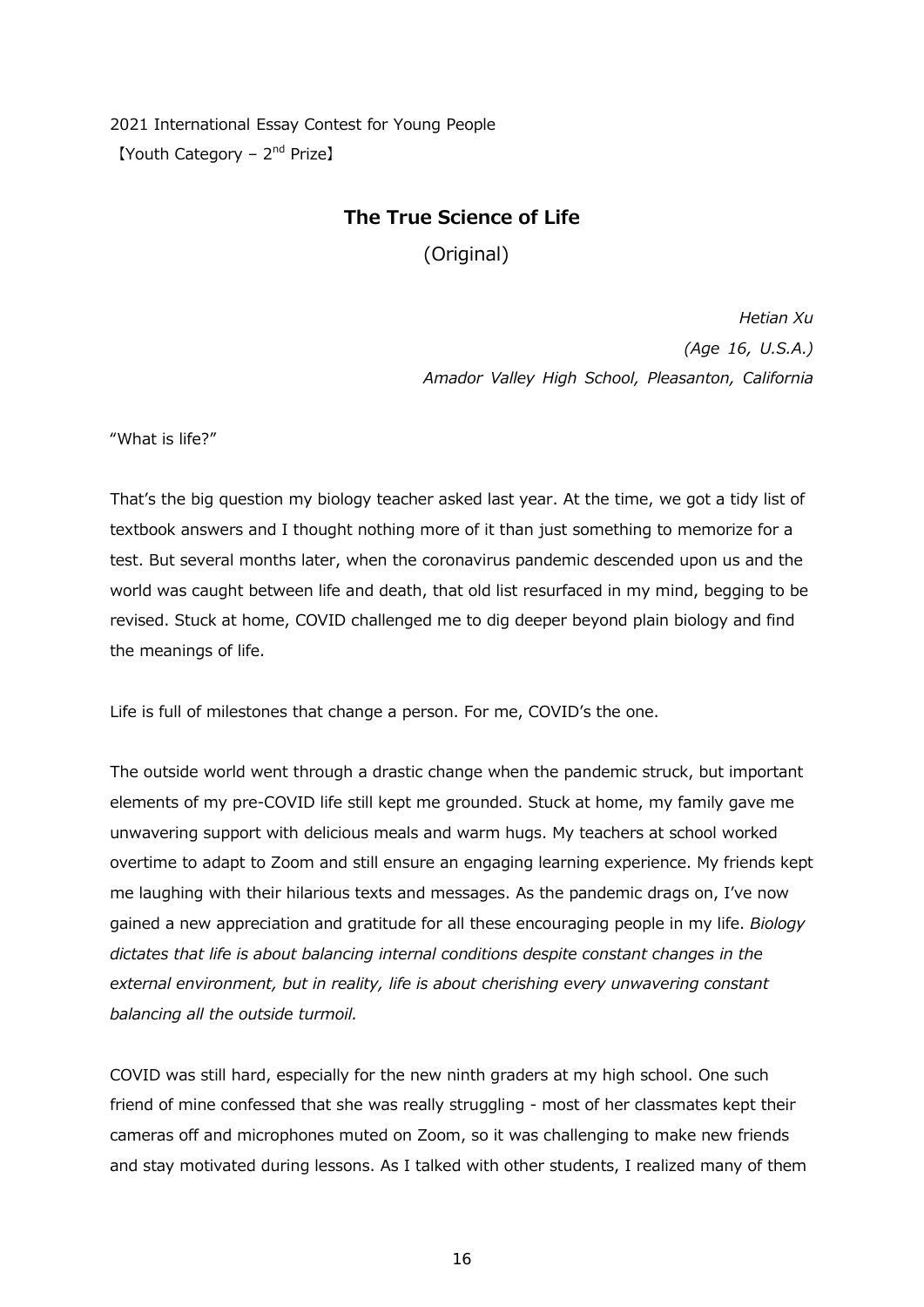shared the same problems as my friend. I wanted to change that by starting a school club to support new students through a mentorship program between upperclassmen and underclassmen. *Biology dictates that life is about responding quickly to new stimulus in an environment, but in reality, life is seeing something wrong and doing something about it.*

Yes, I was just one single teenager, but I was not alone. Numerous friends and classmates eagerly joined my team, where we spent hours discussing potential project and workshop ideas. Many of my school's teachers, counselors, and administrators jumped in to lend a hand to get the club going. With all this support from the people around me, our club AVMentors was born – AV standing not only for our school name, but also the word "avail," which means "to help," our ultimate goal. One person may not make a big difference, but society is made up of many people for a reason. Together, we can make a difference and change the world, one step at a time. *Biology dictates that life is about being made up of many cells, but in reality, life is about realizing that there is strength and support in numbers.*

AVMentors made it our mission to help bridge the gap between middle school and high school, build stronger connections between students of all grade levels, and provide all students with strong study resources. Since our conception, we've held a variety of different events, focusing on fostering a sense of community between students online, improving mental health and self-care, and addressing recent anti-Asian hate crimes. Over the past year, we've reached and helped over two hundred students in my district. *Biology dictates that life is about metabolizing and using energy, but in reality, life is about invigorating you and others with the energy and motivation to try.*

As this year's generation of freshmen continues to grow, many have been inspired by their upperclassmen to become a mentor to next year's ninth graders. We are also reaching out to other schools in the United States to expand further and help more students. As seniors graduate and freshmen join us in a never-ending cycle, we have confidence that AVMentors will be kept strong by the passion and kindness among all the students. *Biology dictates that life is about passing on traits and DNA, but in reality, kindness is the DNA of life and life is learning to pay it forward.*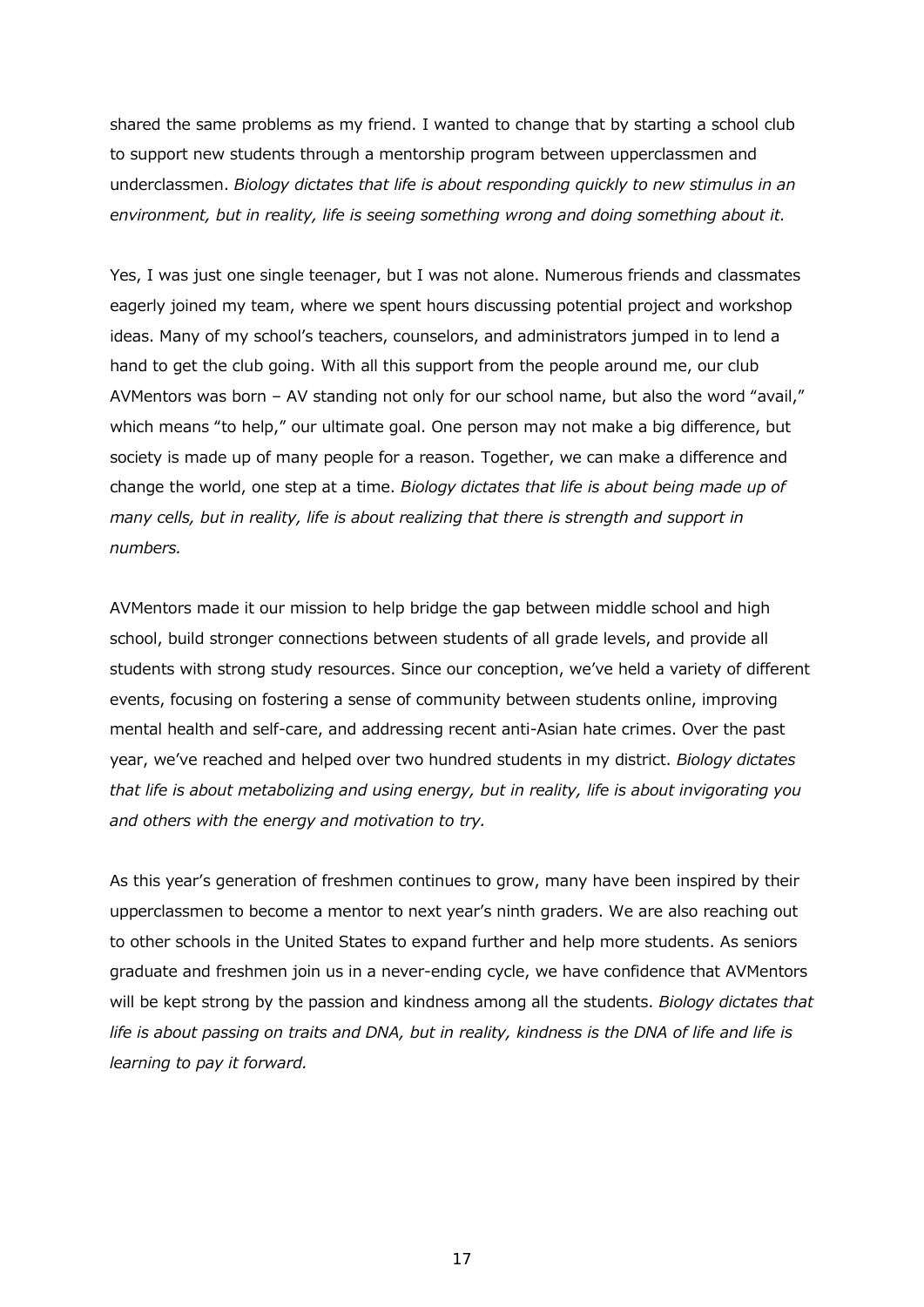2021 International Essay Contest for Young People 【Youth Category – 2<sup>nd</sup> Prize】

#### **What Sustains Life**

(Original in Japanese)

*Ayaka Hasegawa (Age 17, Japan) Toho Girls' Junior and Senior High School*

Over the past year, my family adopted two dogs as pets. They do not live in the wild rather, they live like us human beings, as members of our family. They get fed, they play together, they get their teeth brushed, and they have their waste cleaned up after them. Without us or their companions, they wouldn't be able to live.

We human beings are the same, both children and adults alike. You might say that's not true, that human beings can do anything all on their own. But is that really the case? In Japanese, we have terms like *ippikiôkami* (lone wolf) and *hitoribotchi* (loner), which are used to express someone who likes to be on their own. But even those people have family waiting for them at home. Or, if they don't, they have people who care about them, like the people who welcome them when they go to eat at a restaurant.

A 'life' is something to be cared for, and the more caring thoughts that life continues to receive, the longer it can be sustained. In my life, there is someone who is doing his best to live as he receives our caring thoughts. That person is my grandfather.

Twice it looked like my grandfather did not have long to live. On both occasions, my grandmother, my mother, and my mother's siblings were called to be with him. Due to the ongoing coronavirus situation, my sister and I weren't able to visit him at the hospital, but we could still send him our thoughts. As I continued to think about him, I felt sure that he would go on living.

My conviction was right. After that, my grandfather's condition quickly improved, and he recovered to the point where he was able to walk on his own. Even now, I continue sending him loving thoughts, in the hope that he will remain in good health.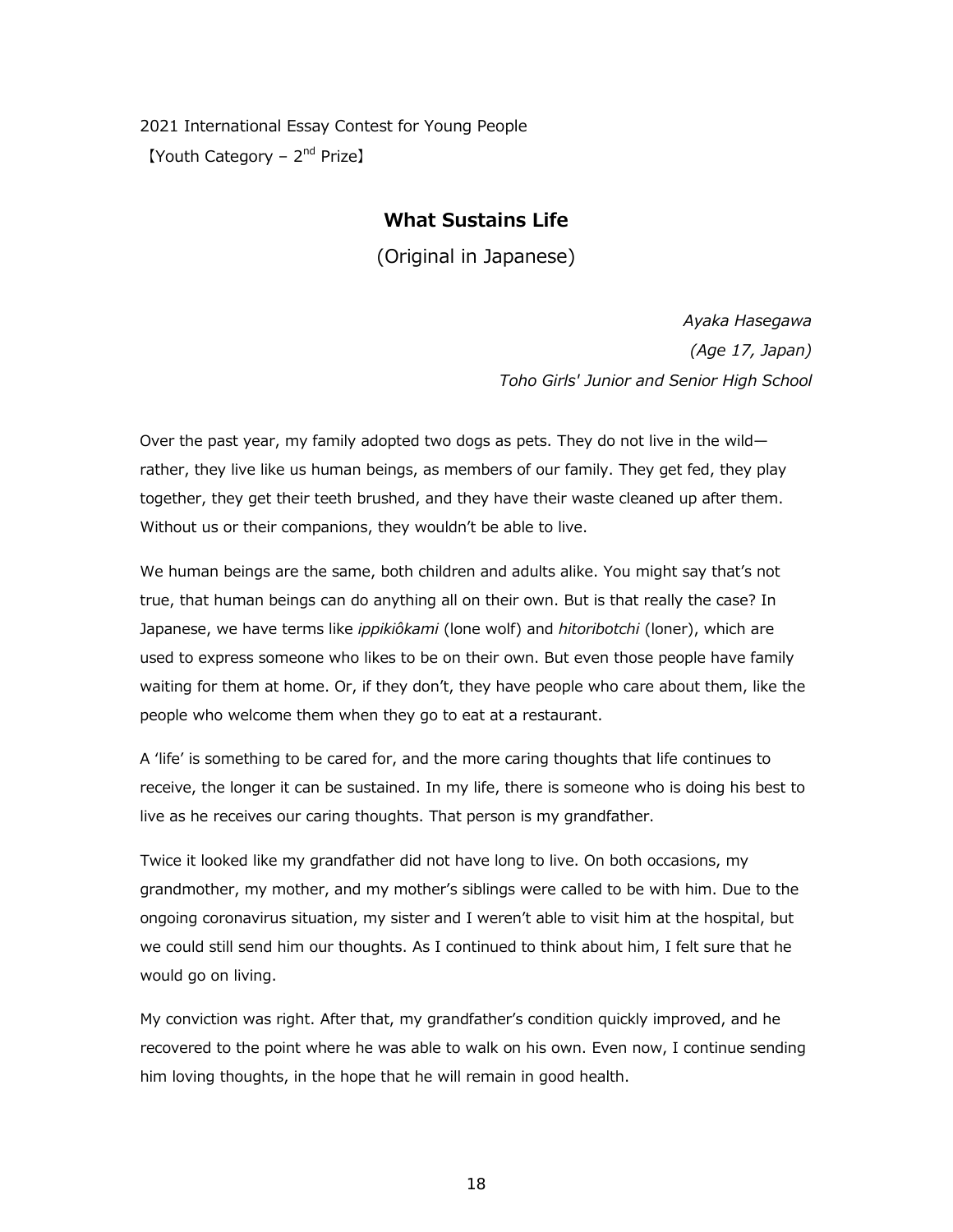On the other hand, there are people whom I want to let know that I'm thinking about them, but my thoughts don't reach them. For example, people protesting the tax reforms in Colombia, and people affected by the bombings in Palestine. They are desperately trying to survive, and they need sympathy and support from others. It's difficult to talk to them directly or send them letters, so I signed online petitions and made donations, hoping they would make a difference for those people. I wanted them to know that a lot of people are concerned for them.

Showing concern for others in this way is not one-sided. My grandfather is always praising me, and whenever we see each other, he looks so happy. He thinks about me, too. I also received a thank-you email from the organization I donated to, letting me know how my donation was used. And the online petition I signed made good progress, and I received a message saying "thank you for your support." The people on the other side have never seen my face and know nothing about me, but they showed thoughtfulness in the form of gratitude. I never expected to feel so happy being thanked by people I don't know. The thoughtfulness I showed to them also came back to me.

Caring thoughts can be shared between individuals, or between an individual and an organization. Sometimes, we can even receive kind thoughts from someone we've never actually met. Regardless of whether someone is a family member or friend, or even if we have never met them, we can receive their kindness and compassion.

However, all living things will eventually come to the end of their life. When we die, does our life cease to exist? Are the lives of those we care about bound to disappear? I don't think so. Even when someone is no longer living, we can go on thinking about them, and in that way, their 'life' continues to exist. When we continue thinking about someone even after they have passed away, their memory doesn't fade, and we become a living witness to their life.

If we keep it in our mind that life is about caring for each other, and that continuing to think about someone lessens the grief we feel when they are gone, we will become more thoughtful towards the people around us in our daily lives, and we will create a society that is overflowing with kindness and compassion. Sustaining life with caring and kindness is the first step to a peaceful world.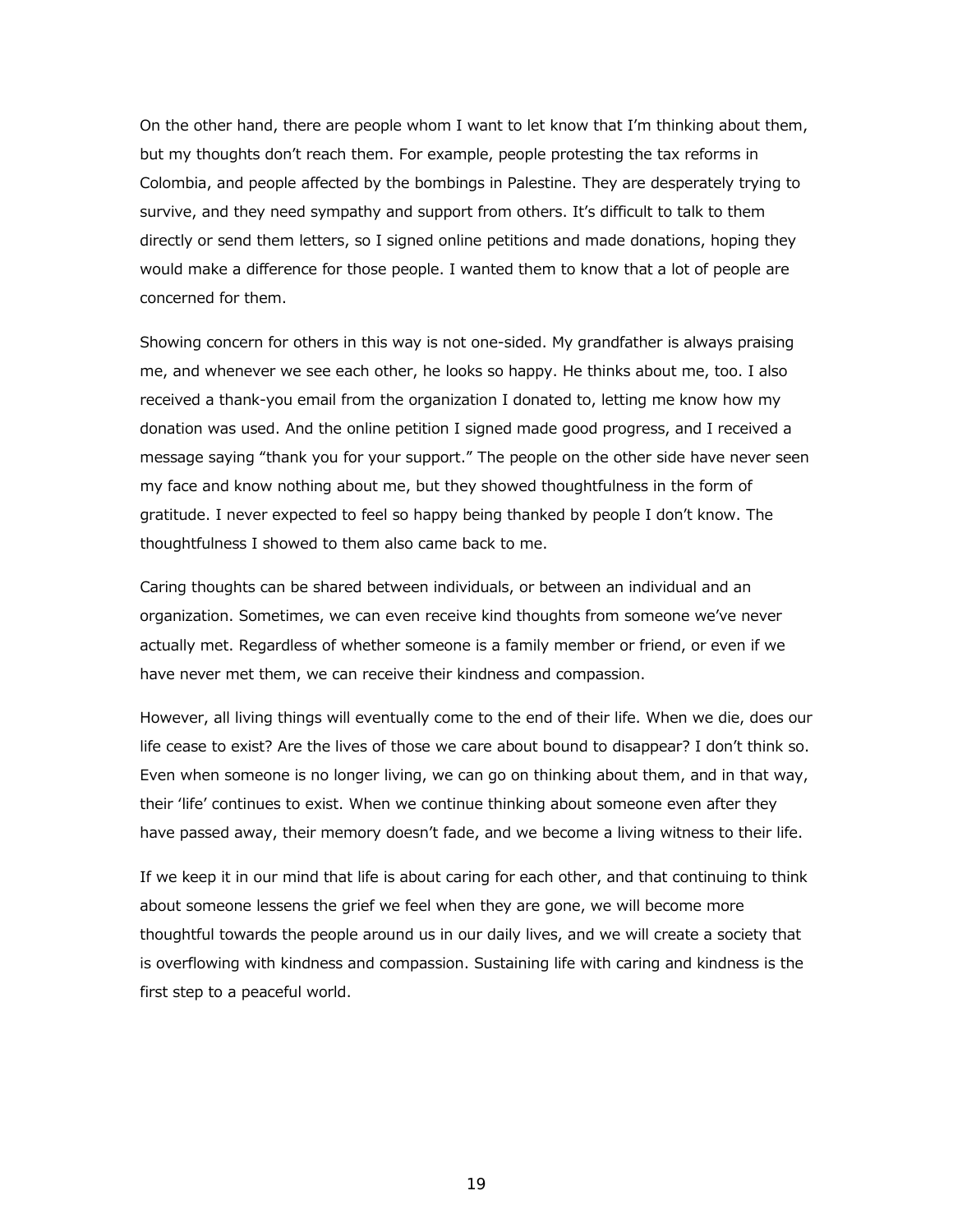2021 International Essay Contest for Young People 【Youth Category – 2<sup>nd</sup> Prize】

#### **The Gift**

(Original)

*Laura Silva Bertoqui (Age 19, Brazil)* 

Dear Death,

I think I finally understood the meaning of all that. I mean, you've been taking many of us, and I tend to believe everything happens for a reason. Then, this is an apology, from me, from all of us.

I always thought life was the only thing in the world completely mine, and for God's sake, Death, how I went wrong. I believed that it was like a secret between the Universe and I and, because of that, it was a solitary thing. After all, life always goes on, and we go through it alone.

I thought I was lonely when I fell madly in love and dove into the shallow water for losing my love. After he was gone, I went on by myself. I had to. I thought I was lonely recalling those Saturday nights filled with laughs with my friends before they went to college, which I didn't do. I stayed and I went on. I thought I was lonely when my grandpa, my companion of Sunday afternoons with movies, died two summers ago and I screamed, Death, like a little gloomy child. However, despite all that, I went on.

But then I got sick, and with half of my lungs taken, I realized that my life is not just mine. Because, although we walk through it alone, life is constantly altered, influenced. Each little piece of it is completed by someone else until it isn't only ours anymore.

Then, I believed that my life also belonged to my mom, who calls me everyday asking me if I feel better, even though she knows I will not get better. It belonged to my father, who holds his tears on the phone, because none of them will be able to enter the hospital to say goodbye before you take me. It belonged to my little cousin, who made me promise to play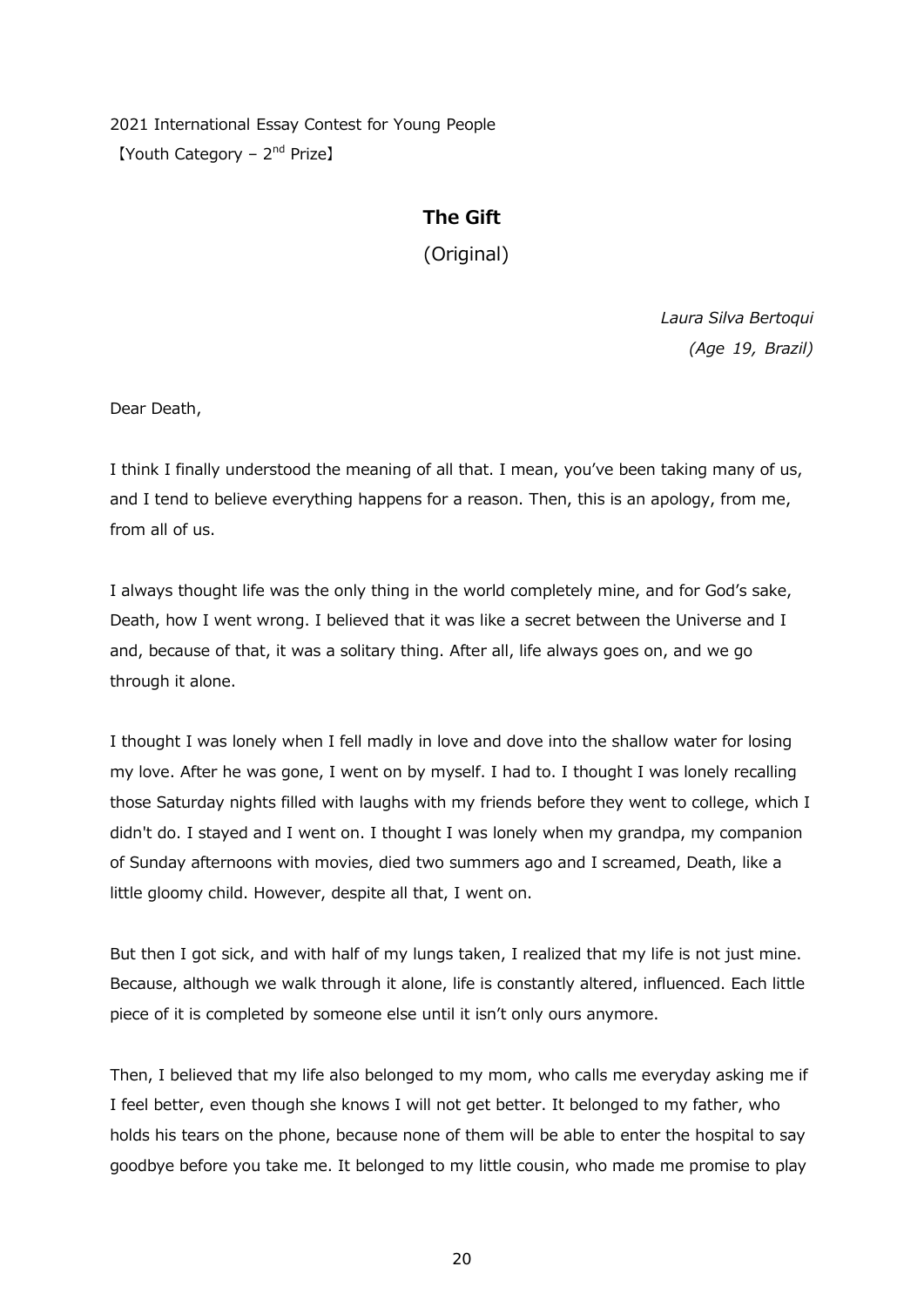hide and seek with him when I leave here. He still doesn't know I won't keep my promise, Death. My life belongs to all of them, just as my grandpa's was mine.

However, life is not something shared, is it, Death? I was so naive, it took me so long to realize that. When I finally thought life was not so solitary, I noticed that it wasn't even mine. Life is yours.

I thought I owned my life, that it was the only thing no one would ever take away from me. But I forgot about you. You lent me life and now you come to claim it back. You've been taking many of us lately, and, honestly, I think I have found out why. I guess it's because we let you down. We are selfish, greedy. We are destroying our homes. But mainly, Death, I think it is because we are taking your role, trying to delegate death, choosing who deserves to live. We are killing daily for food, diseases, weapons, prejudice, money...

We should have fought against that.

And that is why you came, Death, I get it, we don't deserve your gift. Because this is what life is, isn't it? A present. A chance. And we have wasted it. Life is a present because you simply thought we deserved to be happy and cry and love.

Life is a mix of disordered actions and memories. Mine is filled with the memory of my first kiss, of the smile on my friends' faces, of my grandpa sleeping on the couch in the middle of a movie, of the smell I feel in my parents' hug, of losing a game on purpose just to see the shine on my cousin's eyes for winning. But it's also about breakups, distance and death. Life is everything, and life is also death, a gift from Death. You just came to claim mine earlier.

Finally, dear Death, I would like to say that I appreciate your gift and I am sorry I haven't fought as hard as I loved, as I laughed, as I screamed, as I lived. Therefore, I apologize on my behalf, and on everyone's behalf for not having honored our gift. I hope one day you will give us another chance.

Thank you.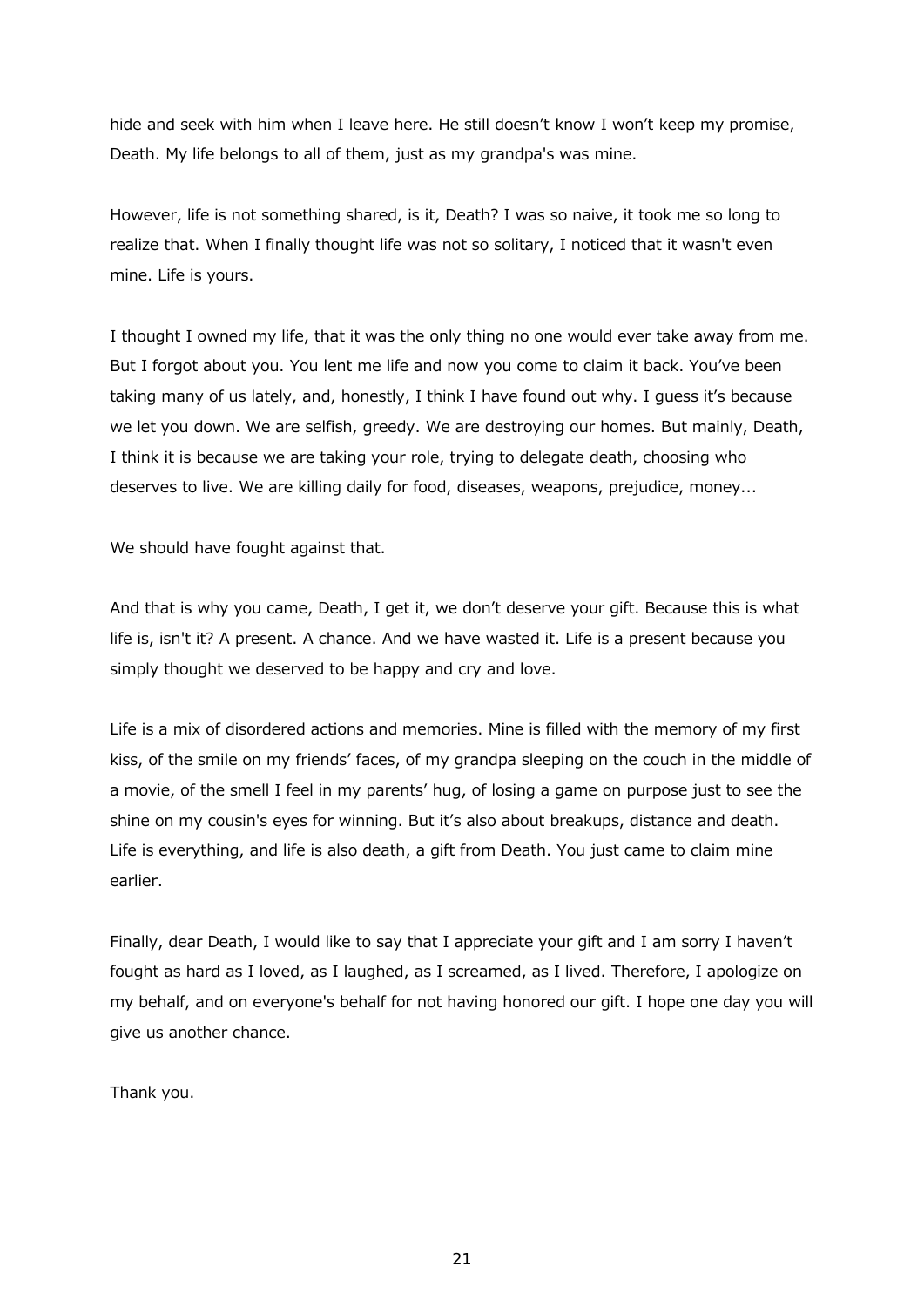2021 International Essay Contest for Young People 【Children's Category – 3rd Prize】

#### **Dazzling Light**

(Original in Japanese)

*Hikari Tsukamoto (Age 11, Japan)*

I have a memory from when I was born. Everything around me was dazzlingly bright. The brightness was the radiance of lives yet to be born, all the stars in the universe, and all the souls living in those stars. At that moment, I spoke with another soul. I don't remember who it was. We spoke in the words of fellow souls. It is difficult to put it into Japanese, but I was asked something like, "What kind of life will you be born into?" and I answered what kind of existence I wanted to be, and how I wanted to live.

I was born in order to be happy. One part of my happiness is to live joyfully with my family. Another purpose I have in life is to convey many things to my family. Everyone is born with their own important purpose. That purpose is not always something that others would see as amazing or wonderful.

When I was in grade 1, our class grew morning glory flowers. I wondered if I could talk with the flowers, and I spoke to them often. I felt that the flowers were happily saying, "Thank you." The morning glories made beautiful blossoms, and after producing lots of seed pods, they withered and died. But as they died, they seemed to be smiling happily. Therefore, I felt that they were satisfied with their life.

In grade 3 we grew summer vegetables. The eggplants I grew made blossoms, but they died without producing any fruit. Some of the children cried because the plants died when they were still small, with only two true leaves on them. However, the plants didn't seem to be complaining that they were dying.

For example, when we see a plant that doesn't sprout, we may think that its life ended prematurely. But I see that plant as a life that was able to become a seed. I have no idea what the life purpose of the morning glories or the vegetables might be. But no matter how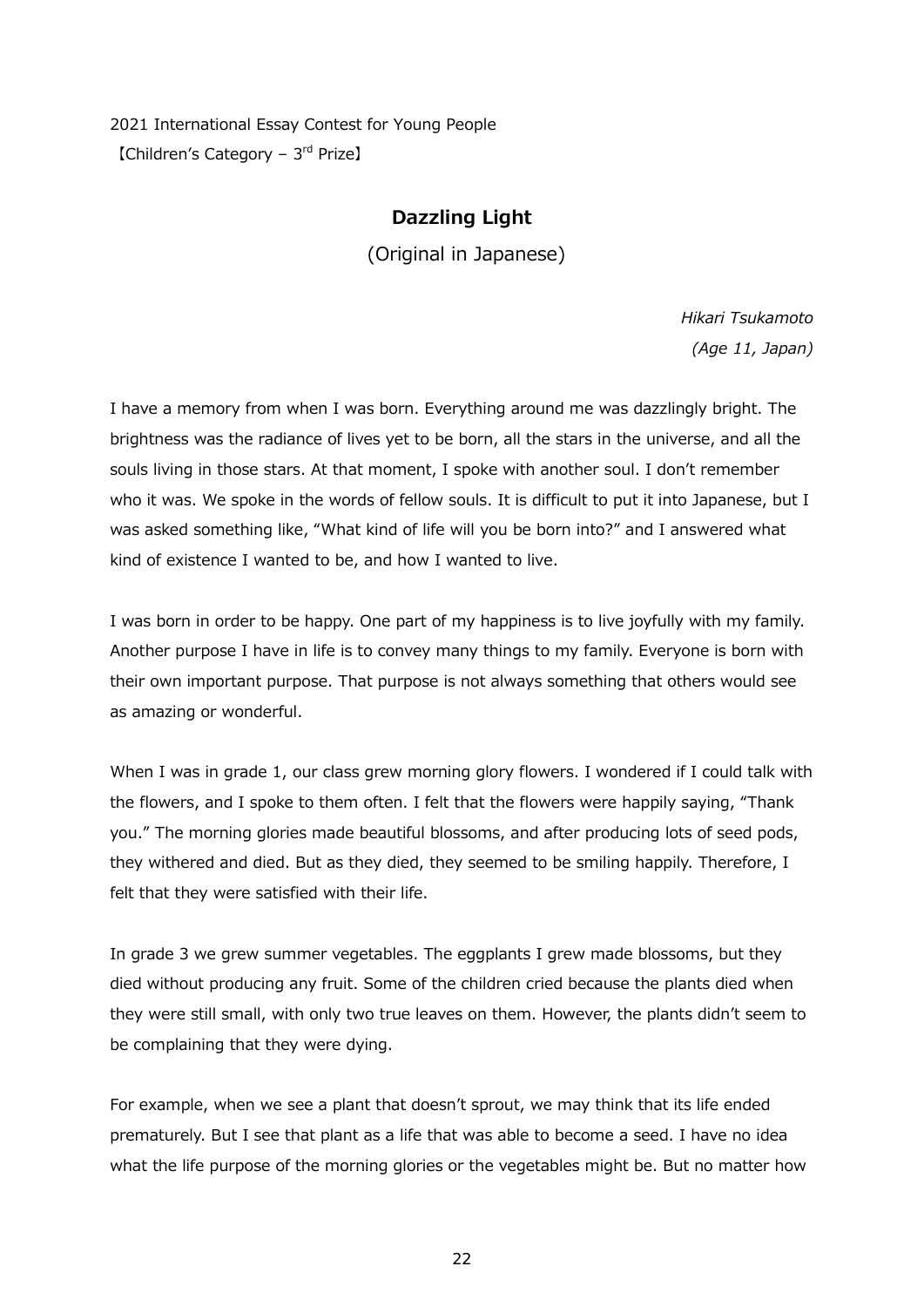small something is or how short its life is, I think everyone and everything accomplishes its purpose.

Human beings seem to unconsciously assume that some lives are worth more or less than others. When I fail at something or I can't do it as well as others, I sometimes think that I'm no good and that the kids who can do it are great. In my life, there are people who get down on themselves, and kids who make fun of others and laugh at them. But actually, I don't think there's any difference in the value of life. At times when we forget this, I want to say over and over, to myself and to everyone, "Everyone is amazing just for being alive!"

I believe that not only human beings and plants, but also animals, the earth, the oceans, rivers, and all living things are of equal value. We tend to favor certain people or think only about what benefits human beings, but I hope we can create a world where everyone cares for each other and all lives coexist together. If all of us can think this way, I believe that we will all be able to see, in this world, the radiance that I saw at the time of my birth. I am sure we can do it. After all, originally, each one of us is radiating dazzling light.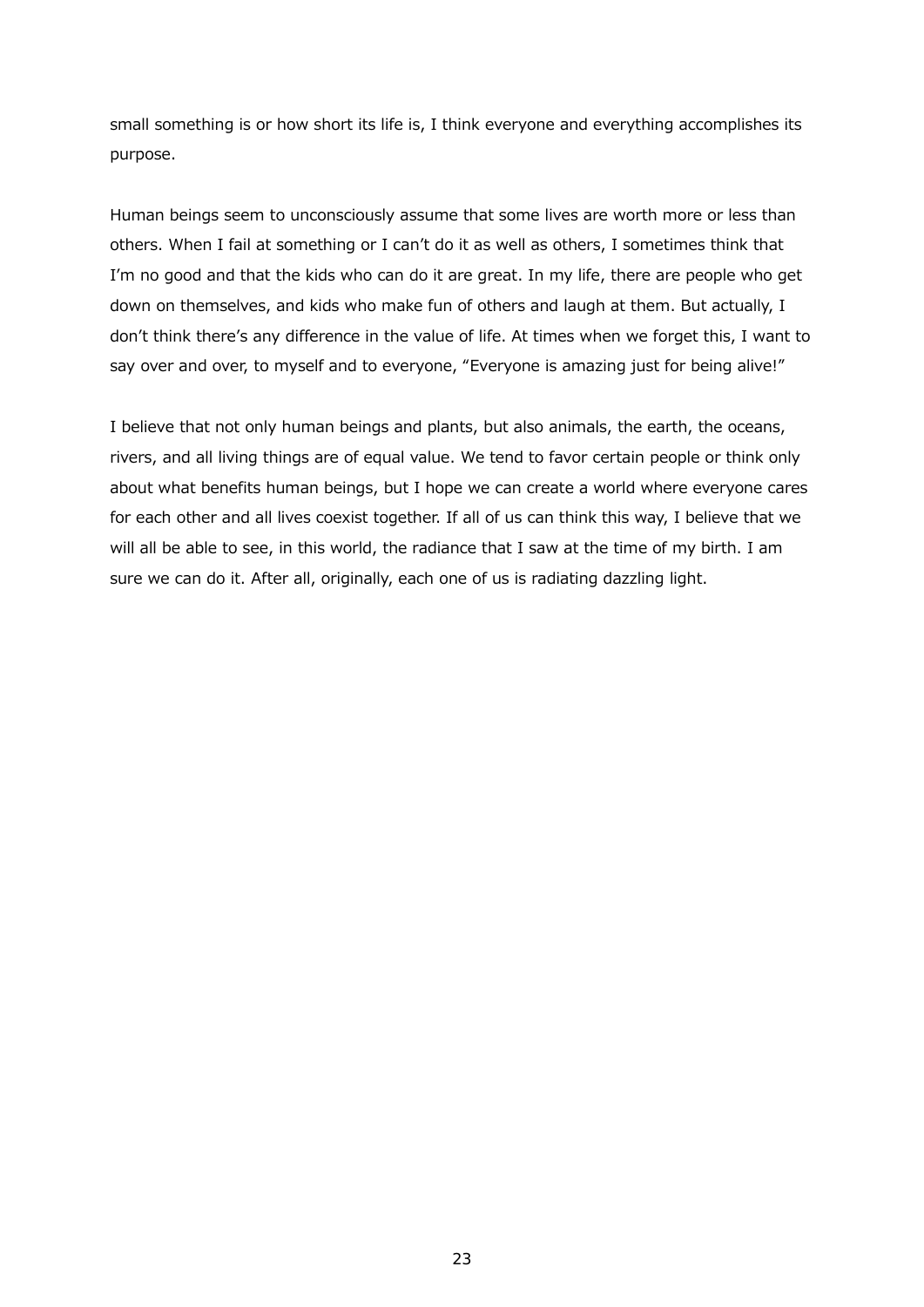2021 International Essay Contest for Young People 【Children's Category – 3rd Prize】

#### **Fire of life**

(Original)

*Lara Stancheva (Age 11, Macedonia) OOU Lazo Trpovski, Skopje*

''In the world there is a greater hunger for love and respect than for bread'' - Mother Teresa

Life is a journey from which there is no return. I know because my grandparents did not return. Some will travel longer and some will travel shorter, like my unborn twin. But they live now as I write about them in this essay. On this journey we will visit beautiful places, but sometimes we will see ruins .On this trip we will meet bad people but also good ones, like me who met the homeless man with a big heart.

One afternoon when I was returning from school in our small park I saw a homeless man. He was sitting in the grass and with his old fingers he was crushing his last hard piece of bread.He threw the crumbs around and immediately a few pigeons land on the grass. His face was smiling, he was happy that his friends came, at that moment he was no longer alone. I took my snack out of my bag and handed it to the homeless man. But he did not take it, he pointed his finger at the old woman who was selling flowers. From that day I gave my snack to the old woman.

People who have a lot of food can be unhappy if there is no one around them. If you share something with someone you will never be sad and alone. Happiness is not only when it is given to us.

I wish he could write what life really is, share when you do not have it, warm up when you do not have a home, be loved when you do not have a family, be needed when you do not have money.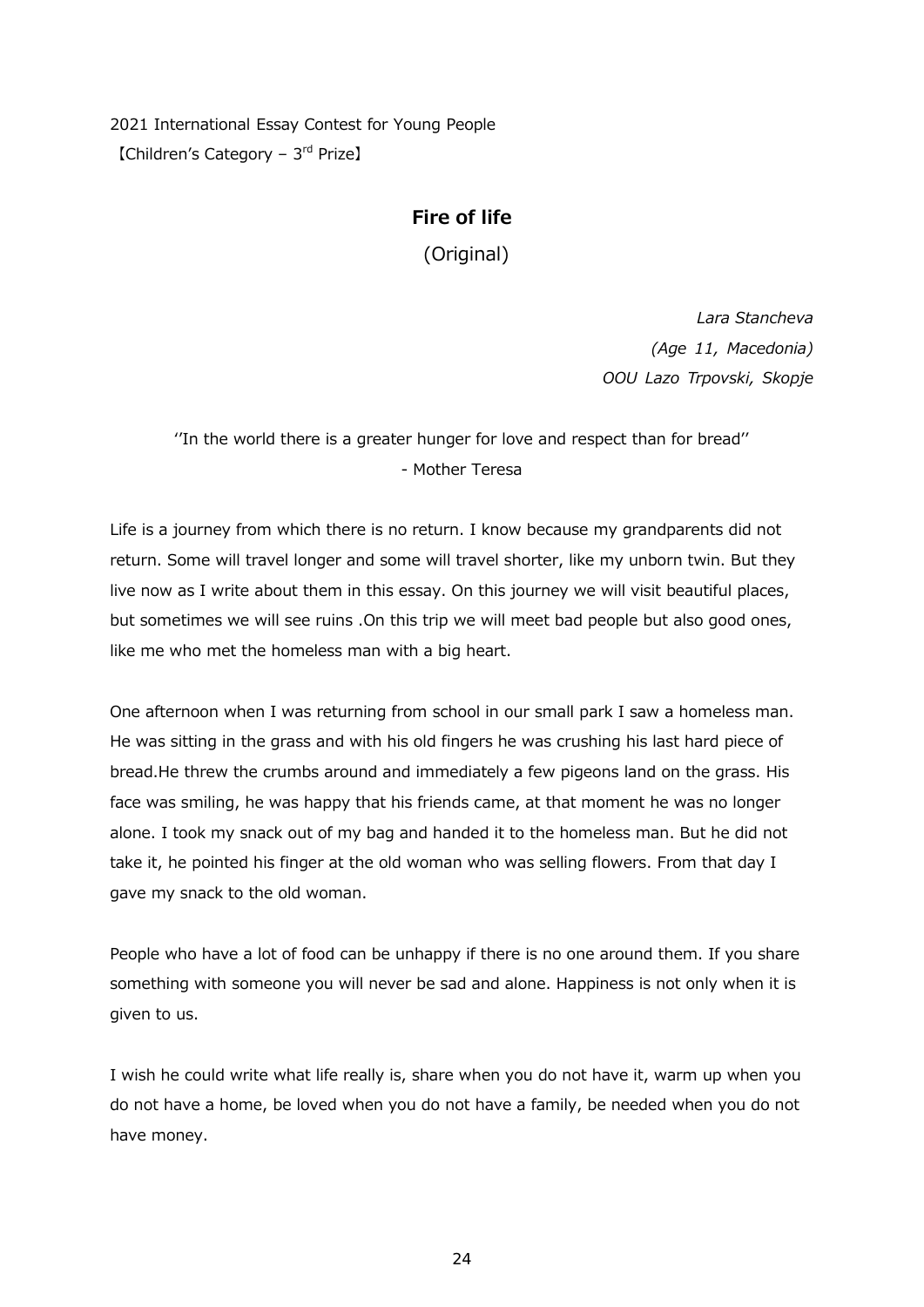This month, the pigeons came to the park every day and waited for their friend to feed them. But he did not come. I found out that he got sick of COVID-19 and the doctors were fighting for his life. He had no money to buy a mask to protect himself from COVID-19.

If life is a priceless gift, then it is equally important for the rich and the poor. Therefore, every creature on the planet should have a dignified life with respect. The sick to be healed, the hungry to be fed, the refugees to be accepted. I hope that our good doctors will save the man with a big heart, because his friends needs him. We all need each other.

In front of our building we have a young mulberry tree that makes a big shadow. Here on the bench my old neighbors are resting. That's great, the tree was taller than me. When I was 3 years old we were the same height. My family and I gave it life, we planted it and take care for it.

We are not a rich family but we participate in an auction with framed fishing flies and donate it to children with cancer in hospital at Munich and Paris.

My friend and I were moving the small trouts from the lower to the upper reaches of the river because they can not jump enough high, there is a big cascade. I give my clothes to my friend from the village. My boots keep running on the meadow, and my coat will keep Mila warm in the winter. What is unnecessary for us for someone else may be very useful.

Feed a bird it will give you a song, help the old people they will give you wisdom. Take care of our unique mother Earth, she will give us eternal life to all creatures of the planet.

Life is an unfinished book, an untold story. And when my mother's loving voice is gone, I will take the book of life and continue to write and tell it. I will dream with my eyes open for a planet in which the life of all creatures will never go out. Life is fire. Our goal on this journey is to help life on our unique planet Earth continue. Do not let the fire of life go out.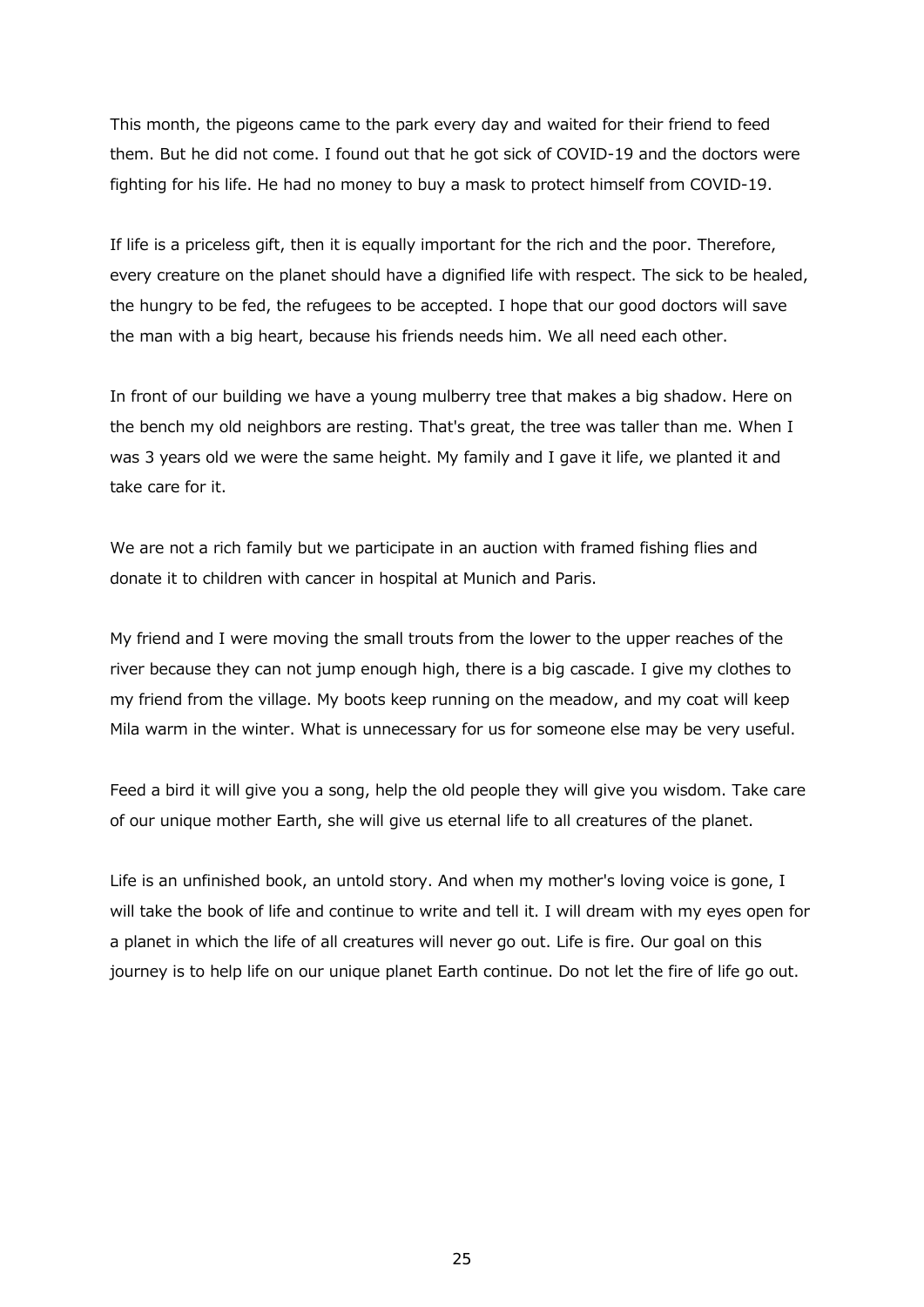2021 International Essay Contest for Young People 【Children's Category – 3rd Prize】

#### **My Grandma's Life**

(Original in Japanese)

*Riria Yumoto (Age 12, Japan) Joso Gakuin Junior & Senior High School, Ibaraki*

After losing a lot of people in the war, Japan entered the Heisei period (1989-2019). During this period, computer networks expanded, and new conveniences were introduced. Following this came the Reiwa period. In the second year of the Reiwa period, a pandemic broke out that no one in Japan or anywhere had ever experienced before. It was caused by a new coronavirus. Amidst all this, one young girl overcame the grief of a sad moment in her life.

One day, out of the blue, this girl's mother told her: "Your grandmother has COVID-19." The girl couldn't believe her ears. How could her grandmother, who was so healthy when they saw each other just last month, be infected with the virus? It was unbelievable. The girl asked how her grandma was doing. Her mother said, "It's serious. I don't know if she'll get better. So, we have to be careful, too."

*It's serious. I don't know if she'll get better*. The girl couldn't believe what her mother had just told her. Her grandmother had cared for her since she was very young. She had talked to her about the war, saying, "War is never the way to go. Listen to me. Taking a person's life is easy. But that one life is filled with the spirit of the person's mother, father, friends, and all the lives that person has eaten. Do you understand?" Her grandmother said this so often, the girl was sick of hearing it. *Grandma, are you going to die?* Many times the girl asked herself this question.

The next day, her mother told her, "They said they're running out of ventilators, so they want to take grandma off it and give it to someone younger." The girl thought, *Don't be silly. Why is a young person's life worth more than hers? Is it because young people are of more use to the country and to others? Aren't all lives of equal value?*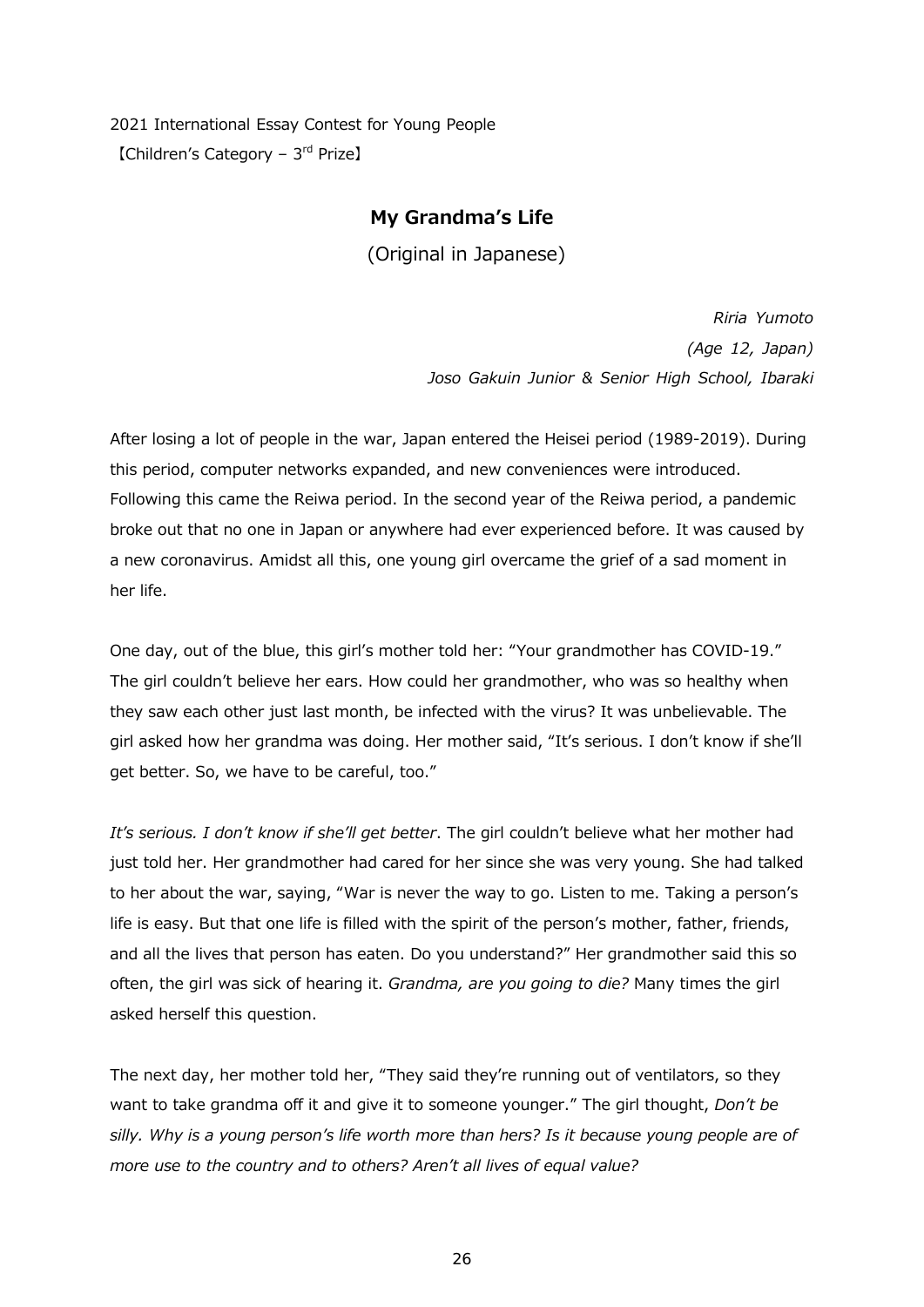Then, the girl found a card. It was her grandmother's organ donor card, and with it was a letter that read: "If I become ill and will not recover, I wish to be allowed to die for the sake of others." *What was my grandma thinking about when she wrote this?* the girl wondered. She wasn't sure, but she had the feeling that her grandma wanted to make use of her life right until the end. She faced the prospect of her grandmother giving up her ventilator. Surely, her grandma would have said that she wanted to do this. Some days later, her grandmother passed away.

The girl was very sad. She missed hearing her grandmother's gentle voice. Because her grandma lived through the war, she must have known from the time she was little what it's like to lose someone. We have only one life. If we lose it, we don't get to live again. Our future is gone. We can no longer eat delicious foods. We can no longer talk with our friends and family. We can no longer laugh or have hopes and dreams.

People may have different values, but life should always be cherished. Whether it's a baby, a young person, an old person, or even an animal, a fish, an insect, or a plant, all lives should be equally precious. That is how the girl felt.

The girl had the idea that she wanted to help people who got sick like her grandmother, so she decided to become a doctor.

Thank you, grandma. I will live well for you, too.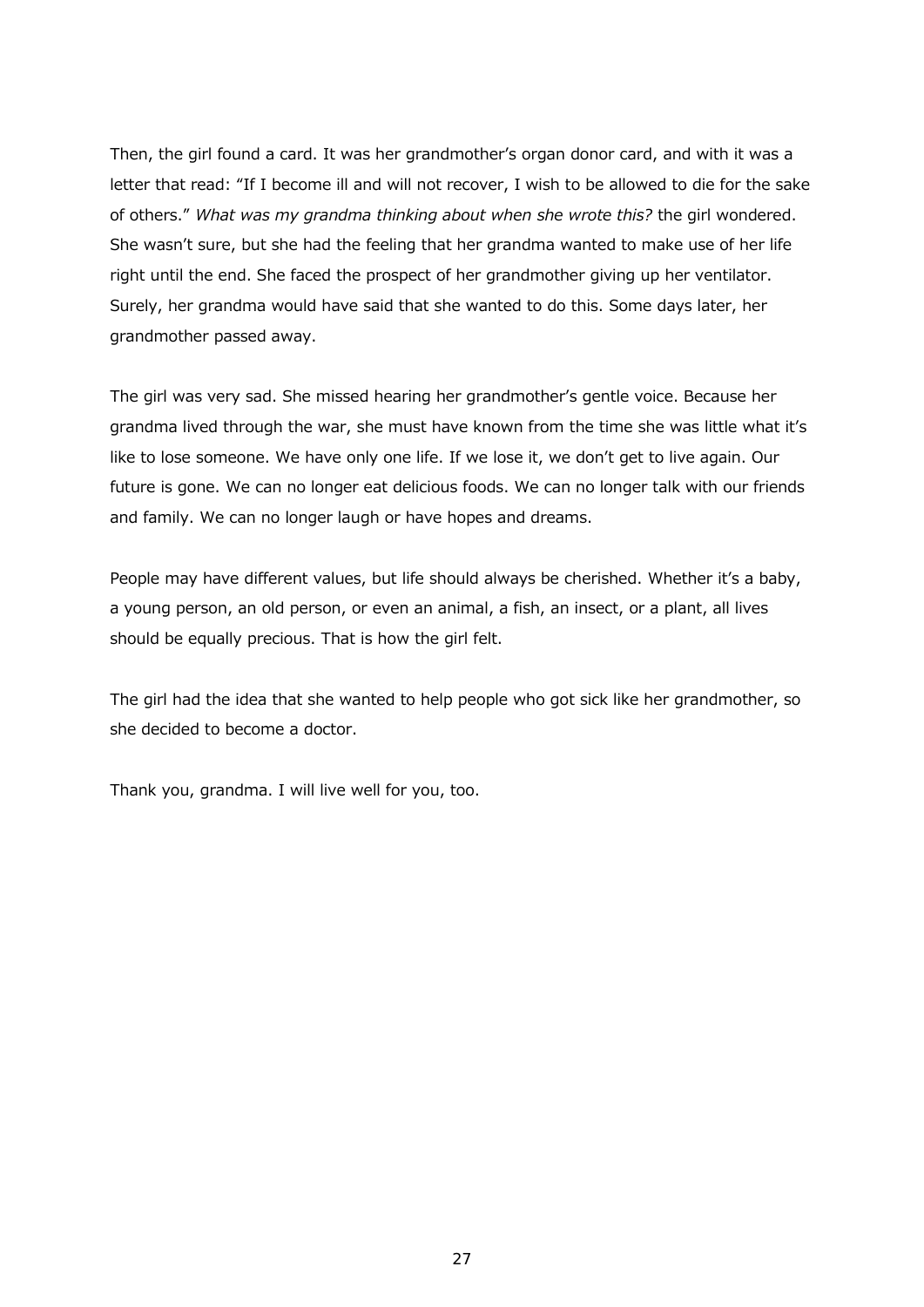2021 International Essay Contest for Young People 【Children's Category – 3rd Prize】

#### **What Is Life?**

(Original)

*Saisha Maya Tappoo (Age 12, Fiji) International School Suva*

Life is a gift. Life is an experience. Life is an opportunity.

It is a gift and a blessing because it is a chance for me to serve others and do good things for the world. It is an experience because it gives us all a platform to grow, do great things and see the world for what it really is. It is an opportunity to discover what lies within me and in the world.

Although I am just 12-years old, I know that life shouldn't be wasted. I know that in my life, I would like to achieve my dreams. I dream of serving others, helping the environment, embracing my true divinity, and standing up for what's right.

In 2019, I experienced something which changed my life. I was in a hospital where a group of children, younger than me, were admitted. They had all been diagnosed with congenital heart disease, which meant that these children had holes in their hearts. To survive, they would need to be operated on. Without intervention they would die. These children and their families had no hope as there were no local specialists that could operate on them. They could not afford to go overseas for treatment as they could not afford such an expensive procedure. However they were saved with the help of an NGO called Sai Prema Foundation who organised for specialists to come and operate on these children for free. A new gift of life was given to these children.

Seeing what these children had gone through was a life changing experience for me. But seeing what it meant for their parents made me realise - the gift of life!

We often take everything for granted, but I believe that it is a privilege to have access to water, food, clothing, education, healthcare, and a roof upon our head. And it is such a blessing to have a healthy, and happy body.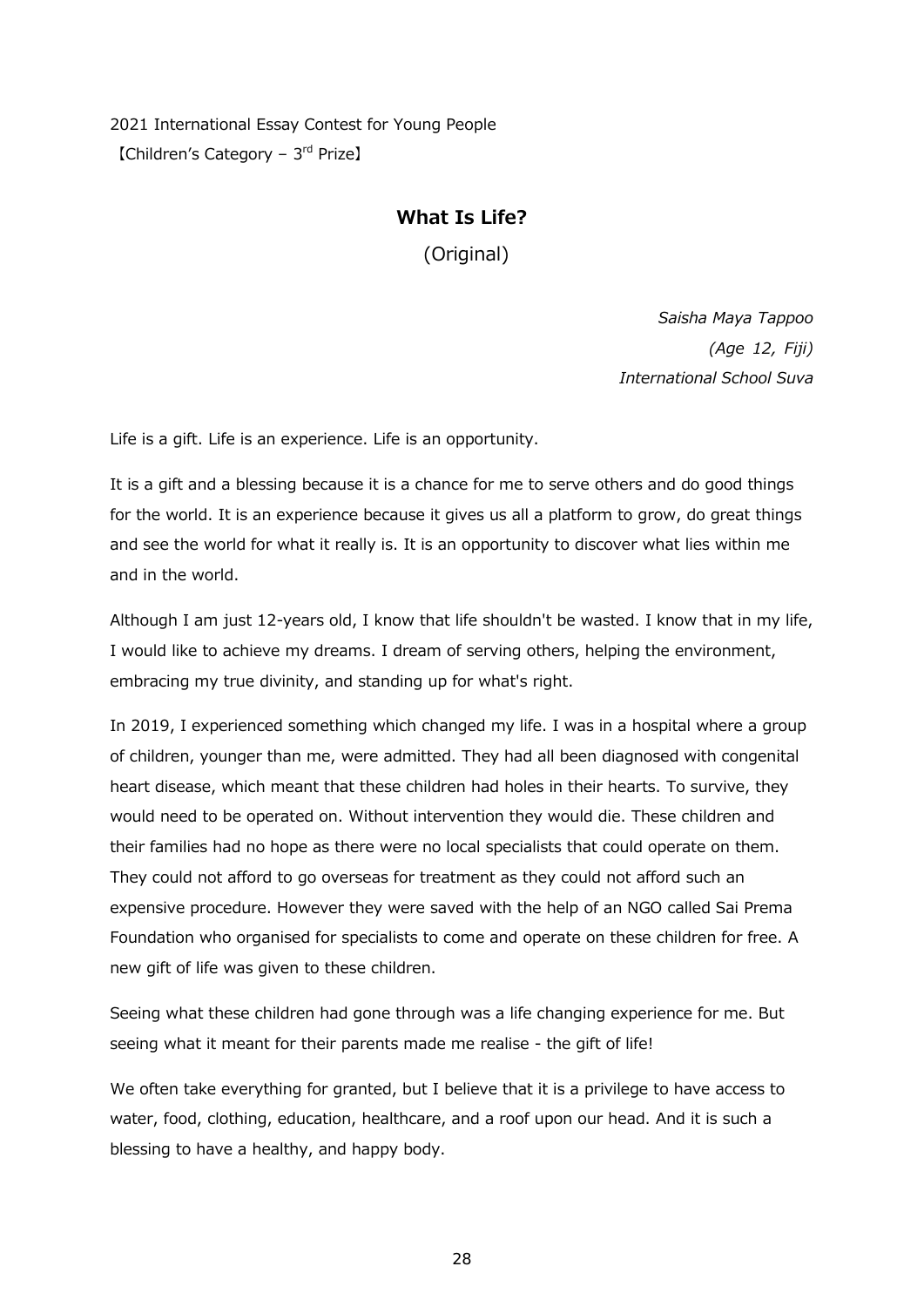The trivial ups and downs shouldn't matter. Life shouldn't be wasted.

The advent of covid has taught the world a lot of things. It wasn't a long time ago when we could instantaneously do what we wanted. Many of these luxuries have been taken away from us.

Covid has taught us to cherish this gift of life. Covid is also teaching us that we can't be selfish - as individuals, as a society, as a country or as the world. Everyone on this planet is interlinked and the whole world needs to come together as one. What is important is love, compassion and gratitude. This attitude of gratitude will radiate positivity and kickstart the process of global invigoration of life.

I have realised that these cannot be mere words. So how do I plan to radiate this out to the world? By giving back in whatever way that I can. One person cannot do everything but everyone can do at least one thing. I want to help sick children. I have seen the devastation that heart disease causes in children and especially upon their parents. I want to become a Medical professional, a pediatric cardiologist with the sole aim of alleviating the suffering of poor children. Along the way, I would also like to make a difference to the rights of children and animals.

I have been taught by my parents to prove things with my actions and not to just dream or speak about it.

Four years ago, my mother inspired me to become vegetarian. She took this step and I followed because I believe everyone and everything deserves a chance to live, breathe, and be happy. Killing these beautiful animals to satisfy our needs and desires is not something I want to do. There are so many sustainable plant based alternatives which are better for us and the environment.

If everyone develops this oneness, compassion and gratitude, then there will be no wars only peace. The world will live and cherish. The natural process of invigoration will begin with these winds of change.

Life is a gift. Life is an experience. Life is an opportunity.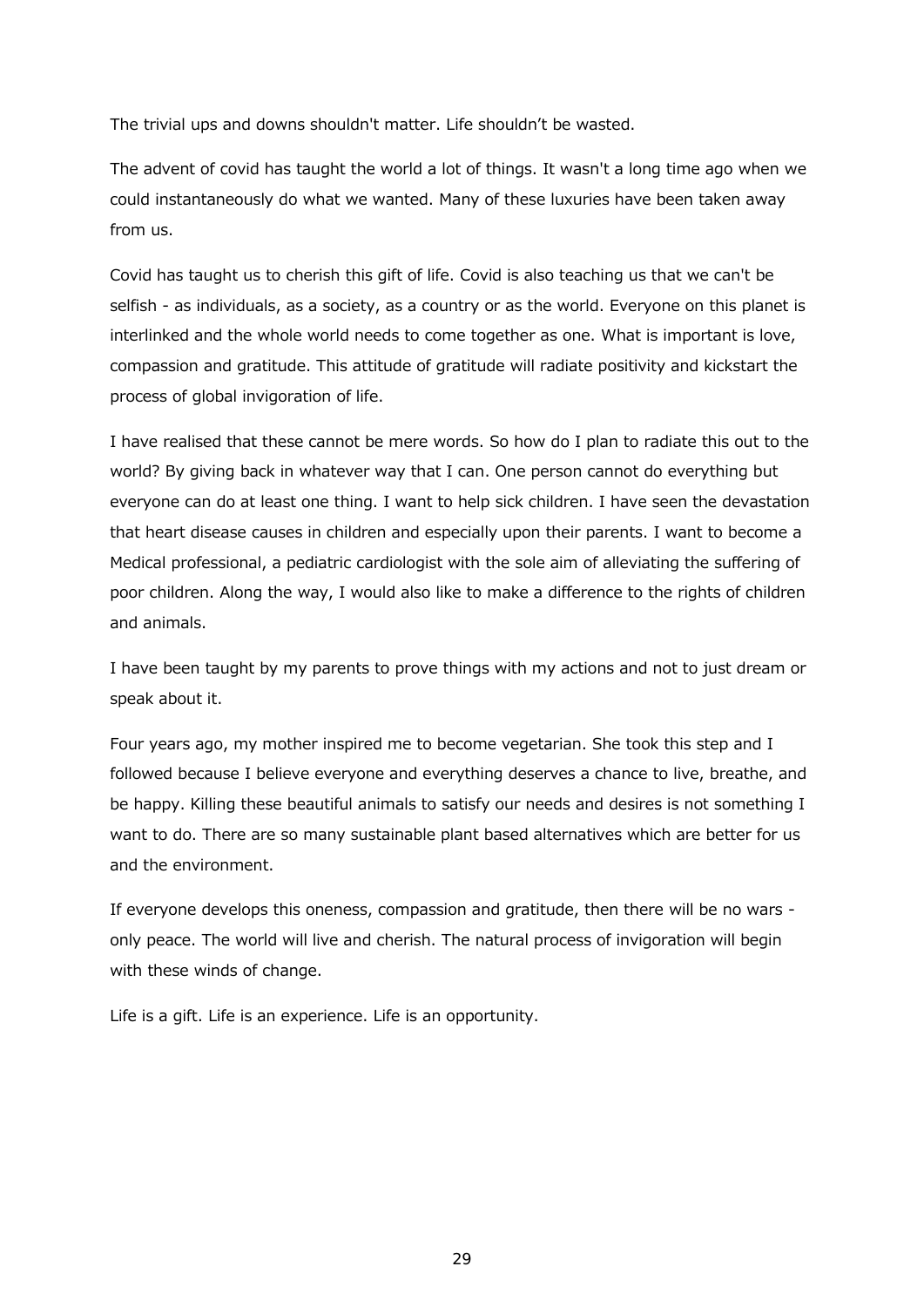2021 International Essay Contest for Young People 【Children's Category – 3rd Prize】

#### **Live to Give**

(Original)

*Mahashri Ranjith Kumar (Age 13, India) The Indian Public School, Coimbatore, Tamilnadu*

I knew a man once. He was my icon, my mentor, and my best friend – my *Thaatha*, as we call "grandfather" in the Tamil language. Spending time with him was like living life to the fullest. Whenever I got picky, he would urge me to value and enjoy even the little things in life, because not everyone has everything. *Thaatha* always volunteered in orphanages and old age homes and he stood as a role model for everyone – including me – who was amazed by his doings. He always emphasized, "To live is to give." He believed that the meaning of life is to spread happiness, love, peace, harmony, and all forms of positivity. And he was able to do so by helping others. Through his endeavors, *Thaatha* opened up a whole new world to my young eyes.

One spring morning, I'd rushed to *Thaatha*'s room to usher him out to see our blooming garden. But he laid on his bed – breathless. It felt like the end of the world; the sky went grey and home seemed lifeless. My only recollection of that day is of my loved ones' mournful faces and tears – lots of tears. His absence made me realize the true significance of one's life.

Whenever I think about *Thaatha*, his voice resonates inside my mind, "You must not only be alive but also live a meaningful life." These reflections made me wonder, 'Is running back and forth attending classes and fulfilling family and social obligations called life?' Perhaps I was being alive, but not living. Is this what every youngster faces? A feeling of stress, confusion, and emptiness, but moving on and calling it life? These questions provoked me to start a small initiative called "YOUnity." I gathered some pals and shared my ideas about uplifting youth lives to make for a better future generation to cherish. With the guidance of the elderly, we initiated stress-relief activities, food and cleanliness drives, and an ecofriendly neighborhood. Through this initiative, we built each other to become better people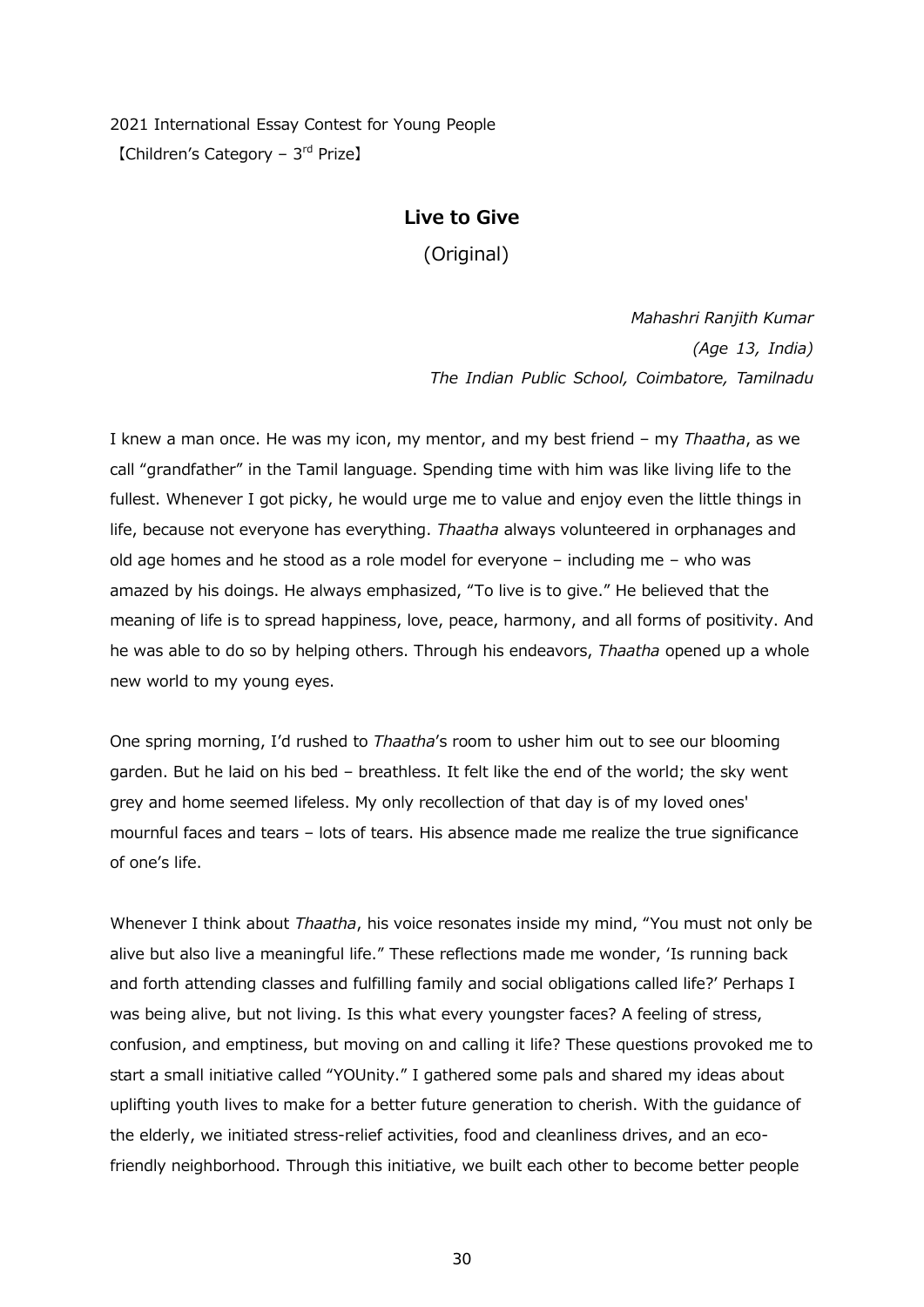while also giving back to the community. It delights me to know that we youth have a role to play in ensuring a bright future for all lives.

The recent pandemic pushed many young people to recognize the importance of life and drove them to lend a helping hand, and some did so through YOUnity. We bought goods locally to aid farmers, helped the elderly and differently-abled, and started a community fundraiser. During this time, the Earth, too, began to flourish once again without the hustle and bustle of the daily rush. Birds chirped, trees swayed, and animals enjoyed freedom. It gladdened my heart to witness how harmoniously these lives lived. Perhaps it's a lesson to learn - to not disturb or harm, but protect Mother Nature and all lives will bloom on their own. With so many people dying around me, I realized the meaning and value of my own and other lives, and how each moment is an invaluable blessing.

I've now figured out that this life of ours is the greatest of journeys, the most daring of adventures, and, beyond all, the most priceless gift ever. The beauty of life is for everyone to explore their own meaning and purpose of it, however heroic or mundane they find it to be. I for one, have discovered my own meaning of life; it's to simply give life itself a meaning. It's not only to exist, to survive, or to be alive, but to explore, to give, to live.

Life, in its simple sense, is a journey. One must live the journey to give life meaning, not merely just exist. I'm exceptionally grateful to *Thaatha* – the man with hair of silver and a heart of gold; the one who inspired me to explore the real meaning of life; the one whose words directed me to create a meaningful difference in others' lives. For my part, servicing and helping all lives is the one thing that helps me attain complete meaning for my life; it gives me energy, purpose, and the drive to live. In the eternal words of Albert Einstein, "Only a life lived for others is a life worthwhile."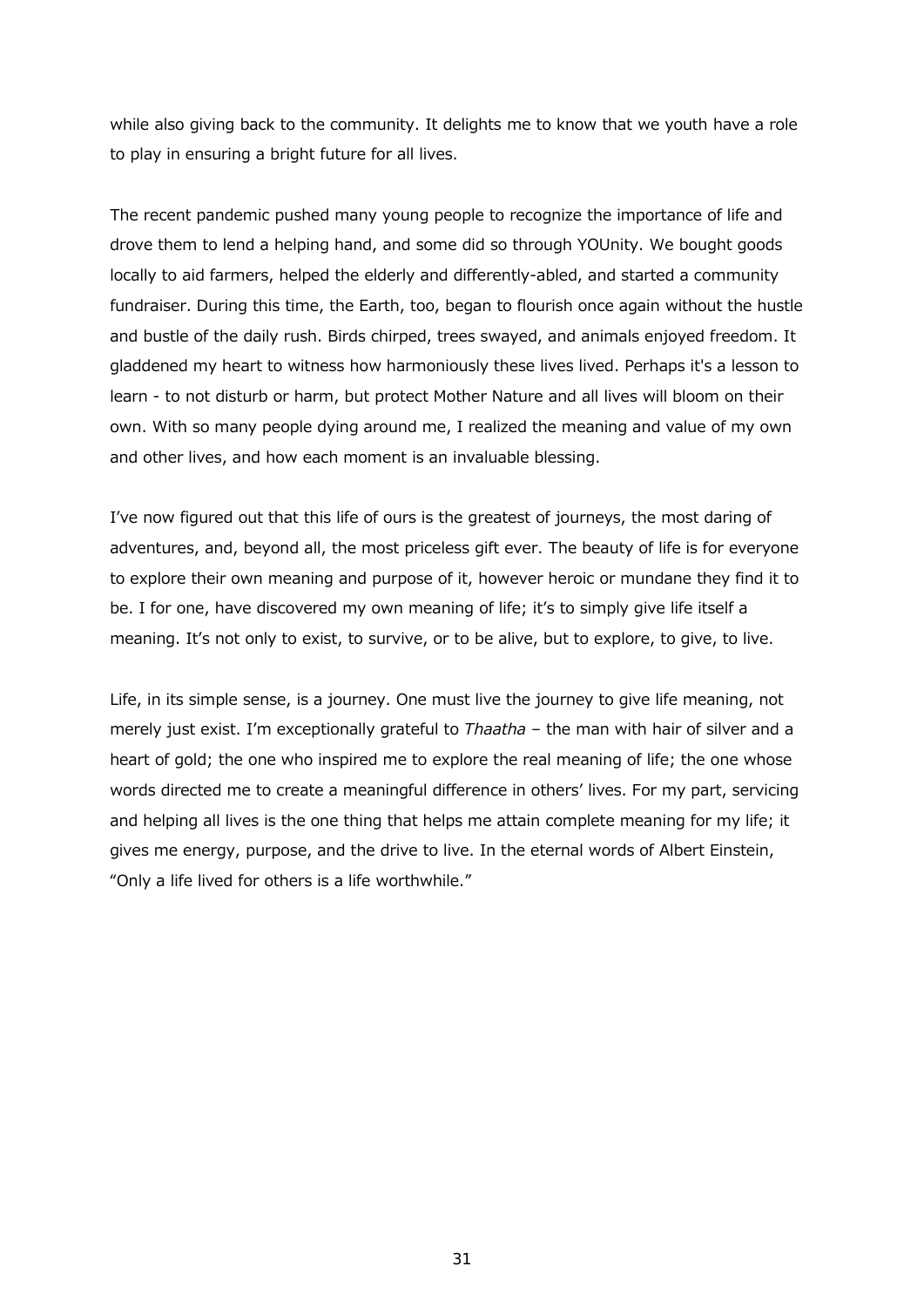2021 International Essay Contest for Young People 【Youth Category – 3<sup>rd</sup> Prize】

#### **What Is Life?**

(Original in Japanese)

*Yu Nitanda (Age 16, Japan) Kagoshima Gyokuryu Junior & Senior High School of Kagoshima City*

Here, I will write my thoughts on the topic of 'What Is Life?' When I ask myself this big question, two events come to mind.

One is the first time I attended a funeral service. Last year, my uncle, who I've known since I was very young, passed away. He loved my siblings and me like we were his own grandchildren. He had always had a slender physique, but once he got sick with cancer, he started losing weight very quickly. Every time I went to see him, he had gotten thinner. I felt a little afraid to see it. But even when he was not well, he never showed that to us—he was a strong person who always greeted us with a smile. He fought to the very end, but finally his body, which had become all skin and bones, was laid to rest in a coffin, like a burnt out matchbox.

He lived in the countryside, and often took us to the ocean during our summer vacations. He made his way through the bush to a special place that only he knew about, where he taught us how to fish. During the New Years and O-Bon holidays, he would prepare a feast for my family, and always waited with a smile for our arrival. At the funeral service, as I listened to the chanting of Buddhist sutras, I thought about the good times I spent with him. For the procession, we put flowers in the casket around his sleeping body. When we said our goodbyes, many people were shedding tears as they touched his cheeks. However, I couldn't bring myself to touch his dead body. I was afraid to feel his death in his body temperature. I had the feeling that I would be touching something dreadful that covered his body, so I hesitated. I was disappointed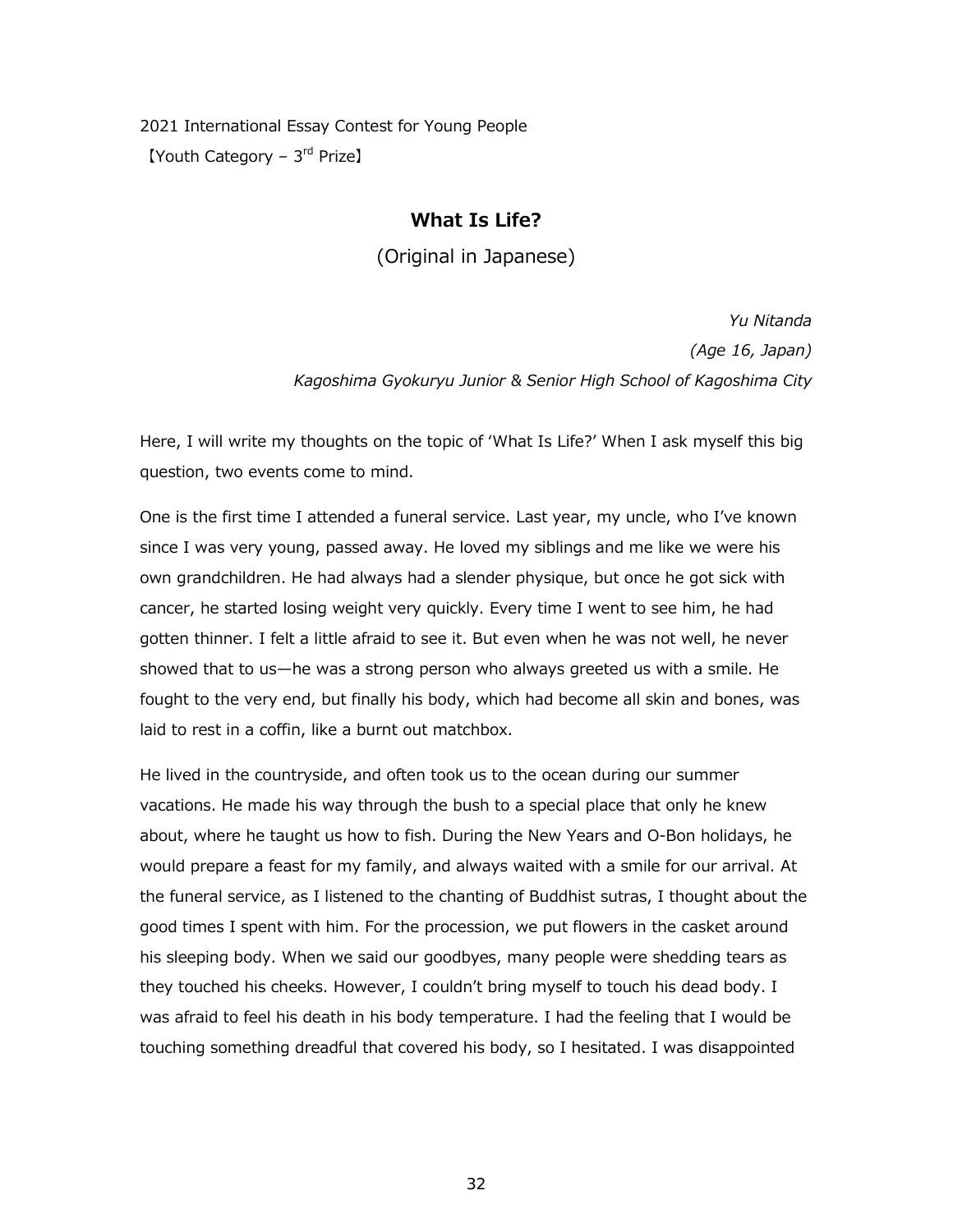in myself for not being able to properly say goodbye to my uncle whom I loved. Hiding this bad feeling in my mind, I paid my last respects to him.

The second event that came to mind is a memory related to my birth. My siblings and I were born as triplets. Unlike my siblings, my birth weight was only 1,500 grams (3 pounds, 5 ounces). It seems that I didn't get well nourished in the womb, and my body was underdeveloped. When I was in early elementary school, my mother showed me a photo of me sleeping in an incubator at a neonatal center. I could see how small my body was in comparison to my mother's hand, which is holding me in the photo. A thin red and yellow tube is coming out of my nose, and other thin tubes connect the back of my hands and top of my feet to the equipment. I was told that each of the tubes was directly providing me with nutrition. In the photo, taken just after I was born, my skin is wrinkled and inelastic, with a grayish color. It seemed like my life would just fade away if those tubes were removed. I felt like the fact that my life was feeble and fragile was being thrust at me. I remember crying out loud because I seemed like such a miserable and pitiable little baby.

There is a Buddhist saying that all things are impermanent. It means that everything in this world is constantly changing, and is never in the same state even for a moment. This is a truth of nature. Everything that lives is sure to perish someday. Even a flower's beauty is not eternal. That is why the beauty we see in front of us right now is so precious. All of this is expressed in Japanese in just four characters. Life is beautiful because it is fleeting.

Today, I am healthy, and I don't feel that death is close by. But both my uncle's life and my life as a newborn taught me the importance of living consciously while enjoying the present moment. I think this might overlap with the answer to the topic of 'What is Life?' This is because our lives, which will someday come to an end, are a succession of present moments.

We tend to imagine death as a world of darkness. But it is because of that darkness, I think, that life is all the brighter. Because life is finite, we need to cherish and live radiantly in this present moment. I feel that a powerful light has just emerged in my heart right now.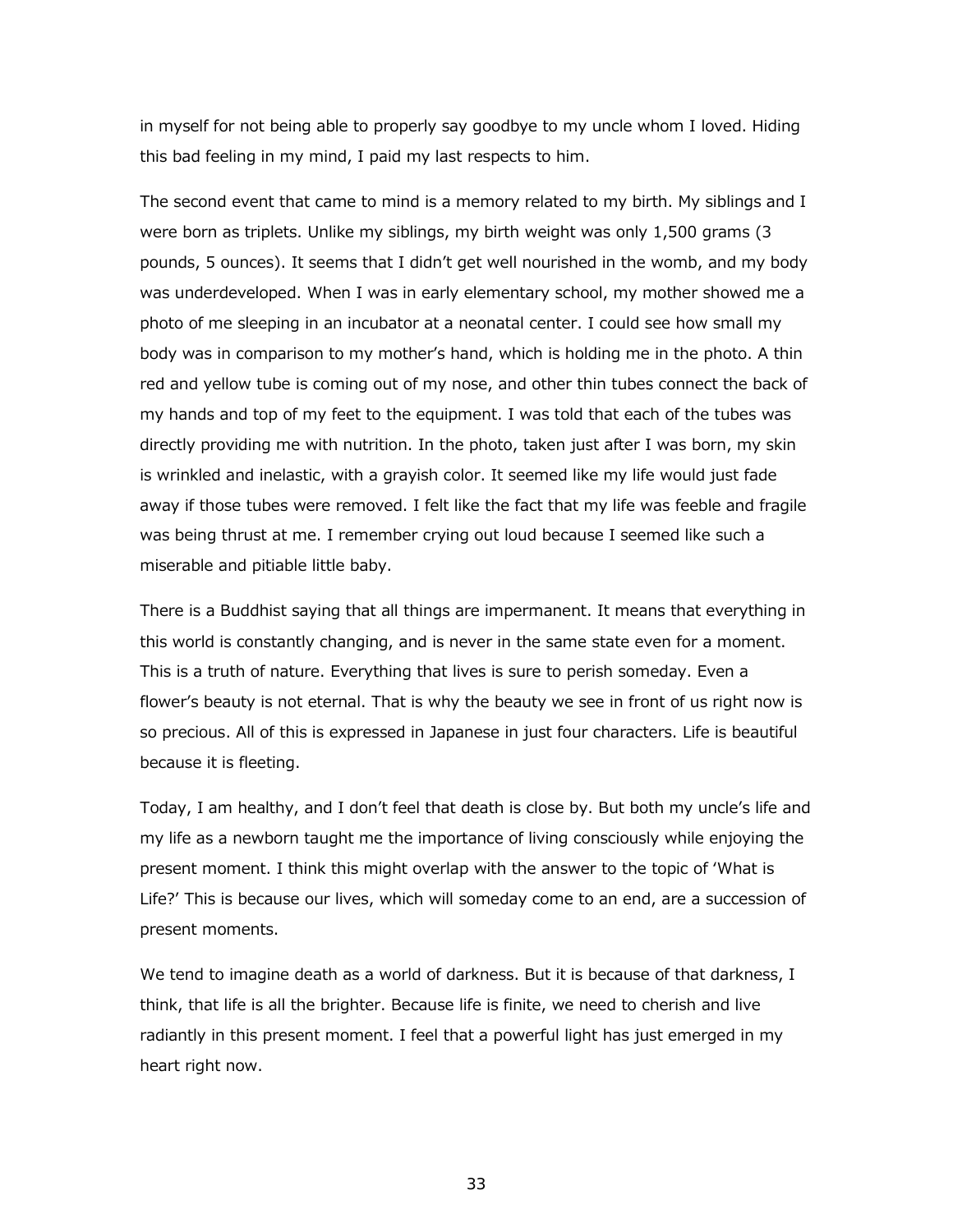2021 International Essay Contest for Young People 【Youth Category – 3rd Prize】

#### **The Metamorphosis of a Caterpillar**

(Original)

*Dan Joseph Talle Dillo (Age 17, Philippines) New Era Senior High School, Dasmariñas City, Cavite*

Have you ever been through a situation where you think life doesn't make any sense at all? As if those burdens were too much to uphold? For years, I keep on searching the purpose and the meaning of life for I've lost myself in a place of total darkness. I pity myself! I couldn't find my own light. I was a pathless teen withstanding all the pressures in my academics, juggling a series of self-insecurities and going through breakdowns, all of which are getting out of my young mind. My remaining life seemed to drift every time and all I could feel was the pain of agony.

Year 2018. It was a summer vacation to our province—Leyte, located in Eastern Visayas, Philippines where those ideologies of mine started to crumble. I was really hesitant to go there, but still, I took part on that trip with the hope of finding my life and light. After such a long ride, we soon arrived at an old-wooden, mid 1900s house that has an undeniably eerie ambiance.

Sunrise and sunsets have passed by, my life would have been the same if I didn't come across a caterpillar, it was thriving and devouring on a tiny guava tree in a wooded part of our backyard. I had a new thing to do now and that is to wonder how long it takes to become a butterfly. Day by day, the caterpillar seemed to get bigger and bigger. But still, I don't get why it has to go through stages when it could just become a butterfly in an instant. Then, the moment I've been waiting for happened, that was when I saw a cocoon. Days turned into several other days, I was getting impatient. I thought I was just there for nothing. It took a really long time for me to witness its true color, but it all paid off when I saw the first glimpse of its body to the first flap of its enchanting wings. Little did I know, I already found the meaning of life within its metamorphosis. That caterpillar is my light. It teaches me that life has to crawl through phases and hardships before we could glow and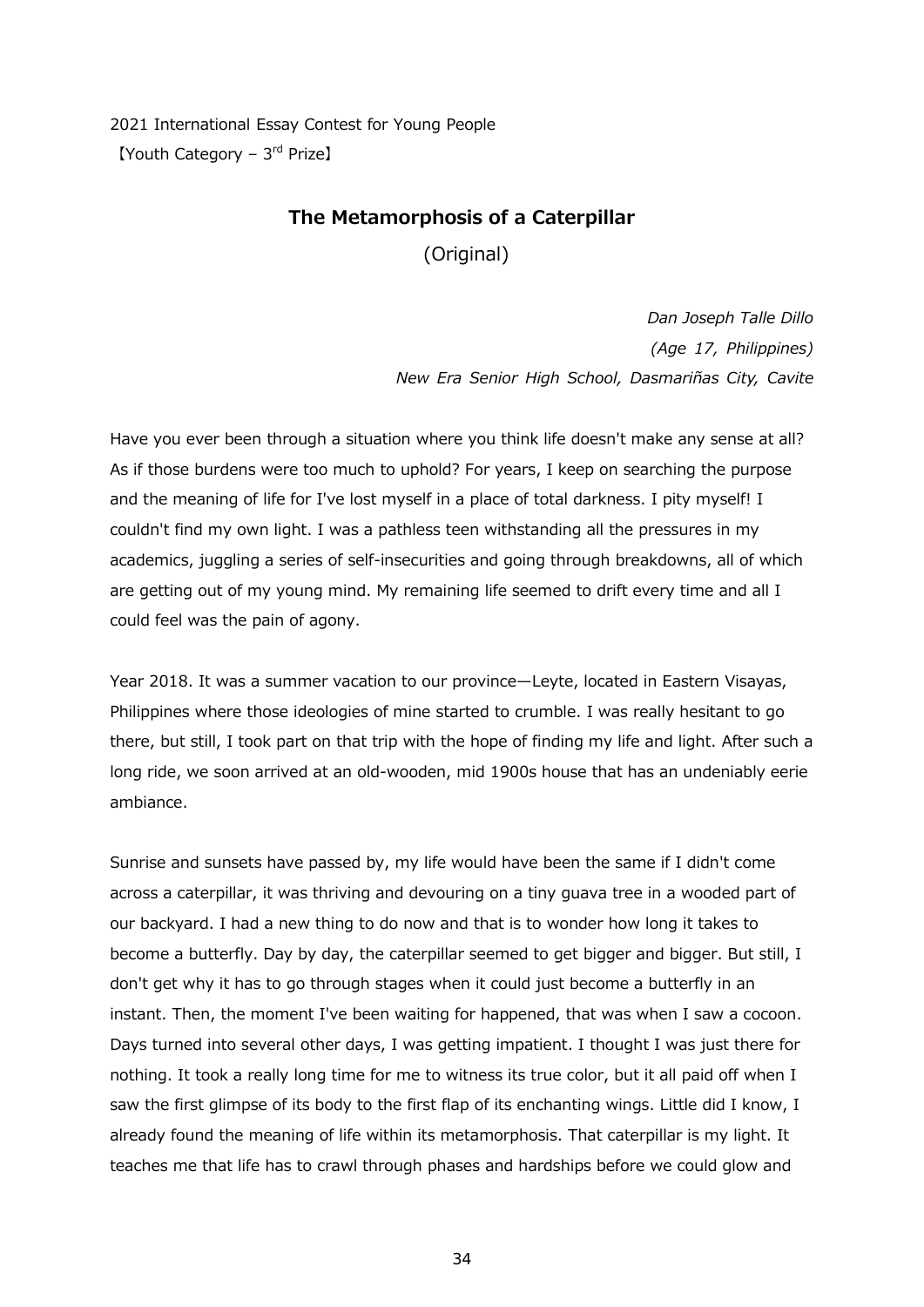learn to fly. I know, I have my own time and I'll become the butterfly of my own life.

As I began to discover life, the end of our vacation rolled around. The sun was shining, the weather was warm and meadows were waving, as if nature was saying goodbye to me. I was delighted to go back to the place where I came from knowing that the hope of finding my life and light before that trip is not only a hope. I don't pity myself anymore! This is the time that my life officially starts and this is just the beginning of my long journey.

Five years from now, I promise to become a biologist. Even if education is uncertain, especially nowadays, I am still eager to study and to be a part of the solution to the worldwide environmental issues. And even as an ordinary youth of the planet Earth now, I can still make an impact on life to this planet. In fact, in my group of friends, I started sharing my knowledge about lessening single-used plastics and switching into more sustainable products and alternatives. Nature helped me to find life and so, I will help nature to sustain its life—this is my purpose, my battle and my life and I will continue doing it until the end of me.

From here, I can see a much more magnificent, sustainable and peaceful world when all lives on this planet unite and cooperate in one mission and altogether amplify nature conservation instead of conversions. With such solidarity, we are allowing future generations the right to live and eyewitness marvelous life in this world.

Until now, even though 3 years have passed by, I sincerely thank that little creature for creating a big change in my life. If I could only share my light to everyone out there who feels lifeless and bring them back to life it would be all worth it.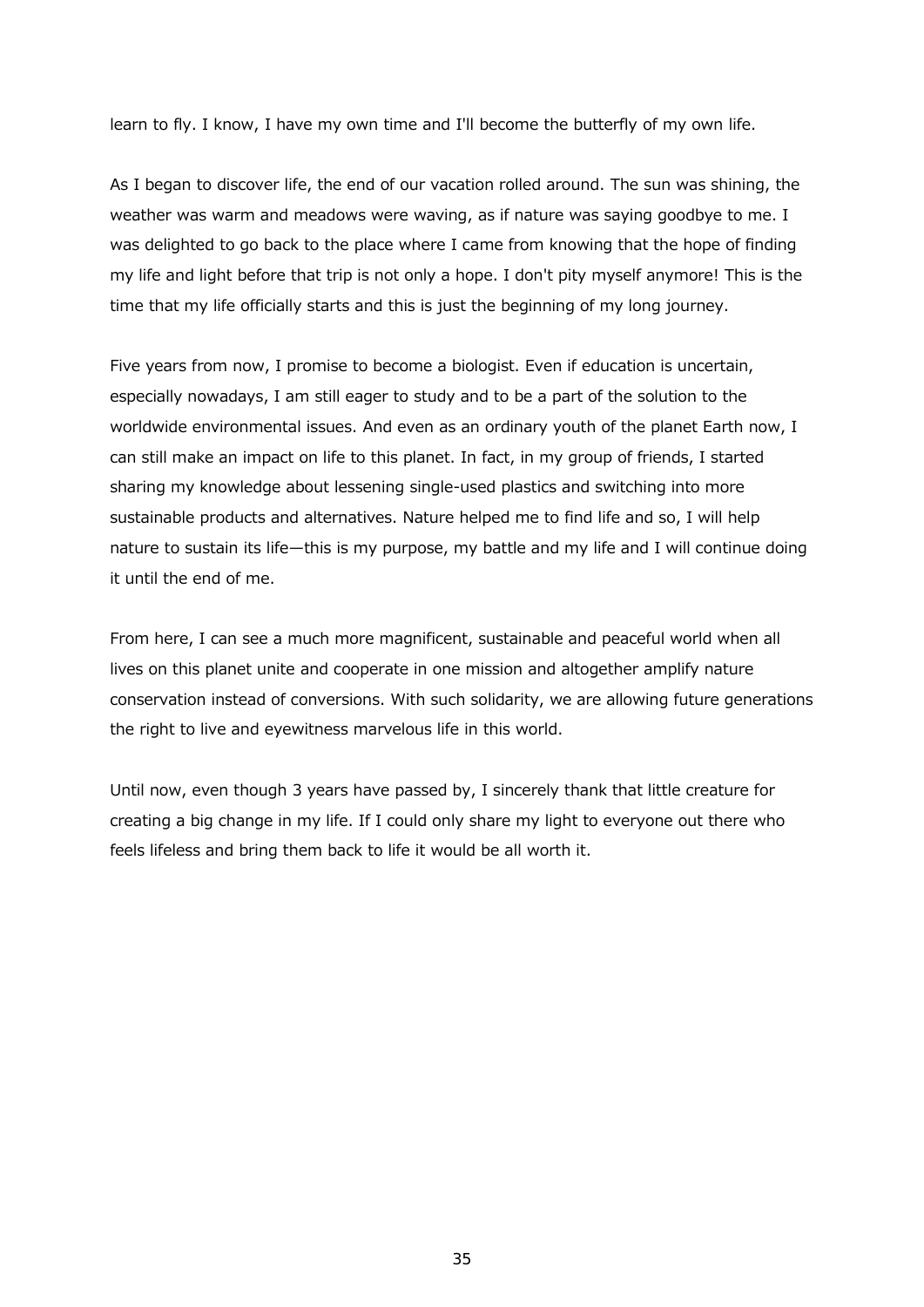2021 International Essay Contest for Young People 【Youth Category – 3rd Prize】

#### **What is Life?**

(Original)

*Nethmi Ishara Fernando (Age 18, Sri Lanka)* 

Life is your being, your existence and your will to go on. Life used to be welcomed and exciting in the good old days our parents keep talking about, but today...here in 2021, life is hard and exhausting. It is ceasing to exist. Despite the technology, despite the effort, despite everything we've done, life hasn't gotten easy. It is hanging on by a thread.

We humans took the life we've been given for granted and now we are suffering the consequences, yet no one can pinpoint a single finger and blame one entity for it. For it is we that cut the trees, pollute the waters, kill the turtles and then warm the earth with the poisonous gases from our industries. Life is fighting to survive as I write this essay, begging for awareness.

We took and took from life until it had nothing more to give, now it is payback time. We as the superior organisms, the top of the food chain we thought ourselves undefeatable yet a microscopic barely living fragment of a cell is out there taking millions of life in front of our very eyes. So where is the technology we sacrificed everything for in this time of need? Two years now we've been living our life on red notice and it has come to a point that this is no longer abnormal but a part of our everyday life. It shouldn't be like this, life shouldn't be taken for granted just because it was given to us freely.

What is life? For me, life is Earth, our home, our planet and our responsibility. If Earth doesn't exist, there would be no life. Now that very Earth is suffering due to the dire consequences of our actions but it's not too late! We can still save our life, we just need to take a stand. We must raise awareness and act on it because change can only happen if you take the initiative. So let's grab our gloves and clean our beaches, reduce, reuse and recycle. Let us substitute the single-use plastics with biodegradable instruments and sustain this earth, our life. We must reduce greenhouse gas emissions and stop burning fossil fuels.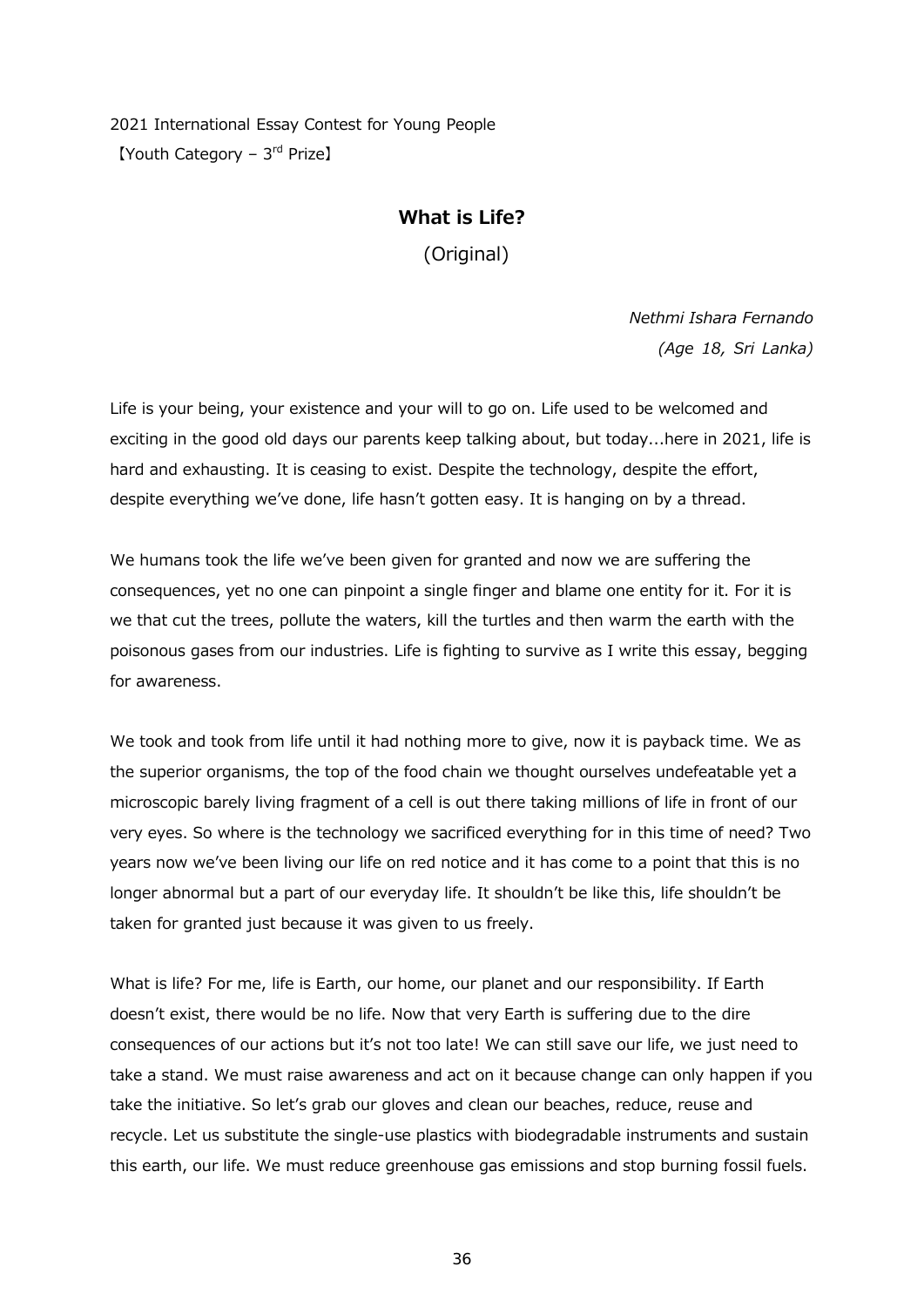We must invest in a sustainable future, let's educate ourselves and work on hydrogenpowered vehicles, biodiesel and smarter technology. Let's harness solar power, wind power and water power, we must use these freely given reusable resources without taking them for granted or polluting them. We got options! But no one is willing to invest or educate themselves on the matter. If we go on like this, we may not have a place to call home, a life. Instead of researching on another planet to ruin why don't we invest those billions of dollars to save the one we already have? It is not a lost cause.

If the polar bears, the penguins and the rising sea levels in the Arctic and Antarctic regions don't cause concern for you, at least think about yourself and your children's future. In five or ten years, there may not be a life for you or your child to live. Because we all know, living on mars is not an option for people barely making ends meet. Unless you and I take a stand, life will cease. Earth will die.

My voice within these words may be tiny, but I hope these words, limited to 700, transcend pages and make a difference. If Greta Thunberg can take a stand and make a thunderous wave of awareness, we too can rise higher and not just protest but actually, make a change. Because life matters, Earth matters. We need a sustainable future for life to go on. Appreciate the life you're living and please protect it. Life is worth saving so take the initiative today. Earth is life.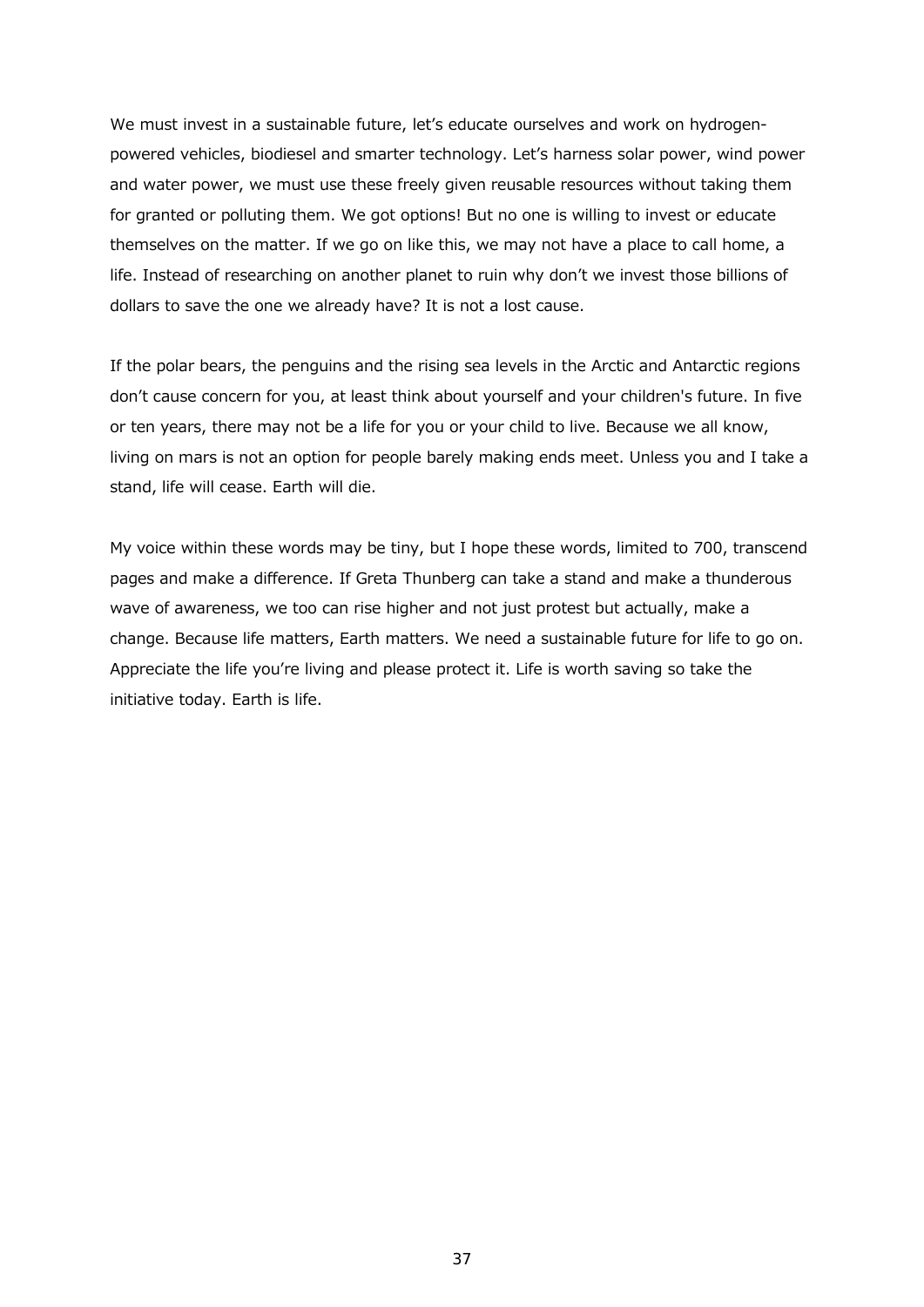2021 International Essay Contest for Young People  $[$ Youth Category –  $3<sup>rd</sup>$  Prize]

#### **HAVING A REASON OF HAPPILY DYING**

(Original)

*Prince Bishogo Bashangezi (Age 20, Democratic Republic of the Congo <Living in Eswatini>) United World College of Southern Africa Waterford Kamhlaba*

As long as we avoid falling into 'aberration', no life will be lived on earth. Respiring and all other life processes will still remain void; bare of the big thing on top of biology for us to have the true life.

Life means having a purpose. Purpose is what makes life worth living. It materializes the creation of value in the world. It is the life compass. Every human being has a duty of leaving the world better than how they found it. If today not everyone is doing that it is because not everyone is living with a purpose, not everyone has life. They are born, grow up, use earth resources, 'enjoy life' and die. They do not live. They were just creating harm. Having a purpose gives us what we fight for and are ready to die for, making clear what issues and deficiencies make us angry. What makes us envying having superpower to contribute to the betterment of mother earth. That is life.

I personally always feel having a sacred duty on Earth. The duty of not only consuming what the world has to offer me. But bringing positive contributions to what it already has. I would heavily rue it if I die without leaving any legacy behind me. I would have not lived. Have only come to harm the world. I would feel contrite about my time and presence on the earth. Because I would have not accomplished my sacred duty.

Losing my whole family in 2015 to tribal conflicts paved a road to losing the reason to continue living because my family was my motivation and source for happiness. I needed to continue living. But with a meaning. I reflected on what was making my days bright. What was making me feel that I had to continue being there. It was when I would have helped someone, in small or big ways. I found the meaning to my life. Living a meaningful life does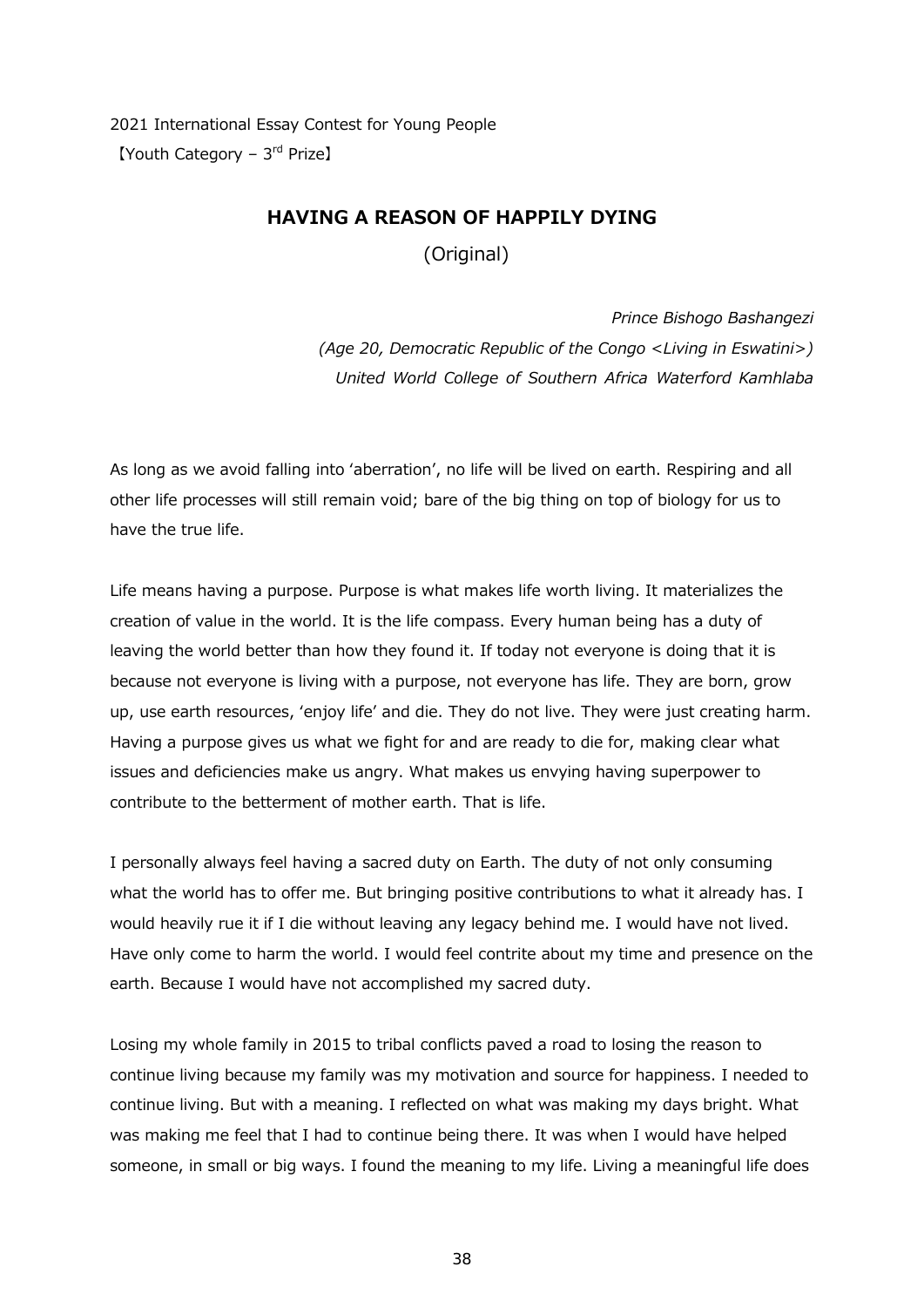not necessarily mean being happy. Because looking for happiness mostly involves how much I have and receive. The sugarcoated process of desperately gaining it often negatively affects us and other living beings. But living meaningfully is more about how much I give to people. How much I offer. I also found that meaning through transcendence.

I also found that meaning is created by having a sense of belonging. Feeling connected to other people and nature. This sense has always been looked for from families only; that is why we easily lose it because it is not sourced from something big. Connecting to people means feeling them. Connecting to nature means feeling it and understanding and using its neglected power. Mixed up sacred scriptures interpretations have proscribed us against our own belonging to nature in plethora. As a result, we coin every practice necessary to connect to nature as unsaint. We have been coerced to refute the power and energy mother earth can offer us to fully live our physical spirit potentials as human beings. We are enervated.

We now live in societies filled with bane systematic oppressions fragilizing our lives' safety and retrograding the standards of living. Caring and making lives on the earth better summon me to first know my own identity, strengths, weaknesses and values; there is no way I can impact other people if I have not understood myself. Then I will seek to understand my communities; its mostly unseen assets (skills and talents), resources, and problems.

Getting out of comfort zone to effect changes and to fully explore one's potentials for an impactful life has been a slogan in our generations, but only a few people realistically achieve this. Few people seek to live differently from the disenfranchising traditional ways (school - job - possible start-up). Few people seek to learn what our curriculums do not require. To see what is forbidden to be seen. To hear what is forbidden to be heard. Few people's education is not stopped by schooling. Few people seek to discover the magic in studying what they would study if curriculums did not exist in the world. The magic of life lies in untraditional and unpopular lifestyles.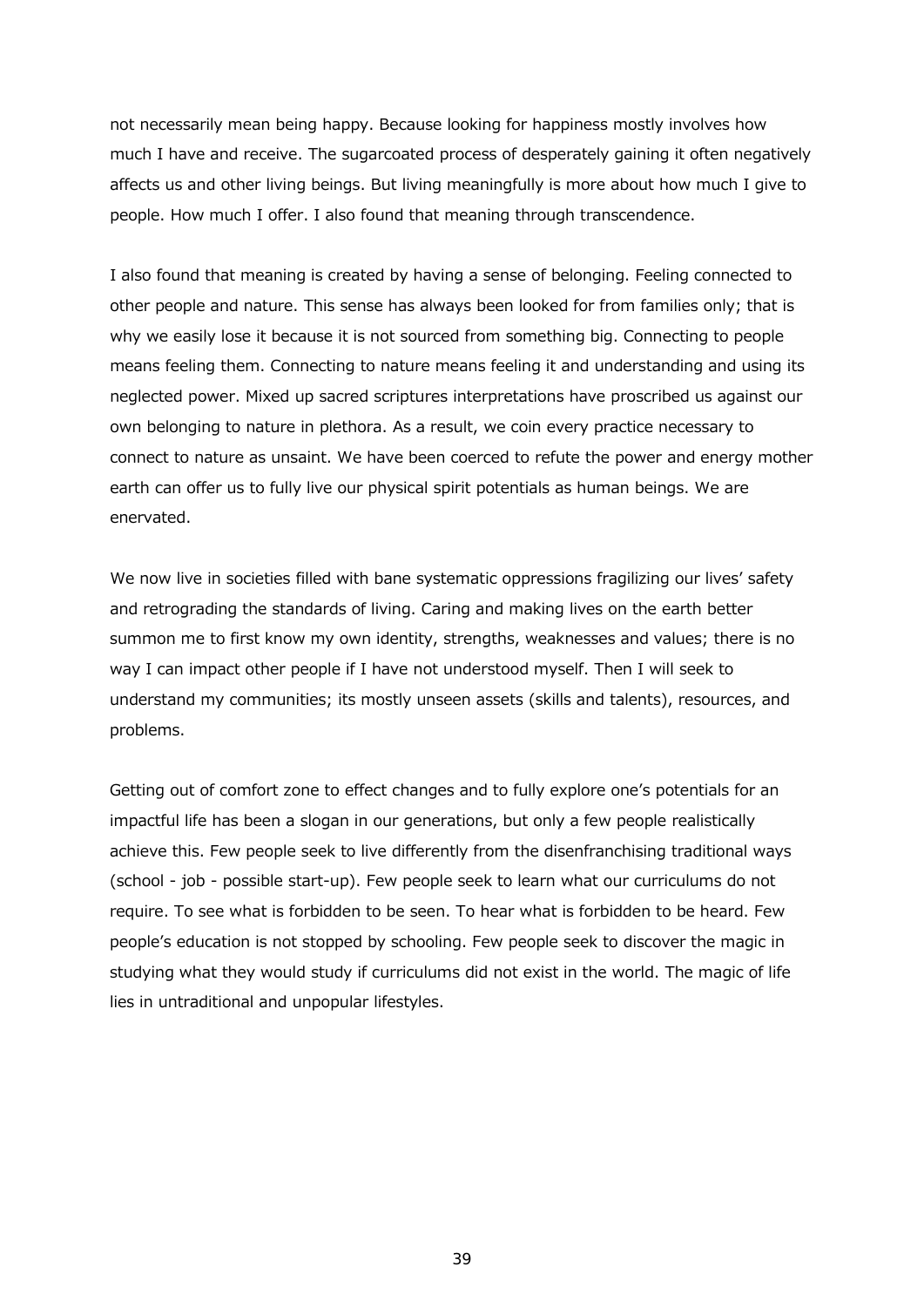2021 International Essay Contest for Young People 【Youth Category – 3rd Prize】

#### **The Life**

(Original)

*Tecil Puzhimel Jinu (Age 21, U.A.E. <Living in India>)* 

As time passes by, answers to many questions are found but some questions are timeless, revealing new dimensions each time they are asked. I was forced to ask myself one of these questions a few years ago. That day, I was randomly watching a few videos. One of them touched me in a way that I couldn't comprehend at first. It was a video where a man decided to talk to some beggars in various parts of the city where he lived. It was his interaction with one of those beggars which stunned me. As he approached the beggar who was basically a young man, he greeted him and the young man returned his greeting with a smile. He sat down with the young man on the subway and they began to talk. The young man didn't mind being on camera. He disclosed that he was brought up in an orphanage. Once he became an adult, he took refuge in the subway. People would pass him by and some would give him food to eat. This was his life.

But none of these was what rend my heart with a force which even I couldn't comprehend. As the man was about to leave, the young man urged him to stay a bit longer. He told him with a tinge of sadness that he was lonely. He even offered the man some food just to make him spend some more time with him. The man himself was really surprised and said that his food would get over fast if he took it. The young man told him that someone would always give him food but no one would stop to just talk to him. I could see that he was really depressed and lonely even though he was very sweet and well mannered. After some time, the man bid him goodbye and proceeded to talk to other beggars in different places. Once the video was over, I felt as if my heart was totally numb. A few minutes later, I started crying so uncontrollably that I astonished myself. Reflecting back, I understood what hurt me so much was not just that he was lonely and depressed but that in the world that we proudly claim to have advanced so much, we have also come to a point where even beggars are ready to give food just to get people to talk to them. The idea that a beggar would trade his food for a little bit of love and concern to be shown to him is just plainly